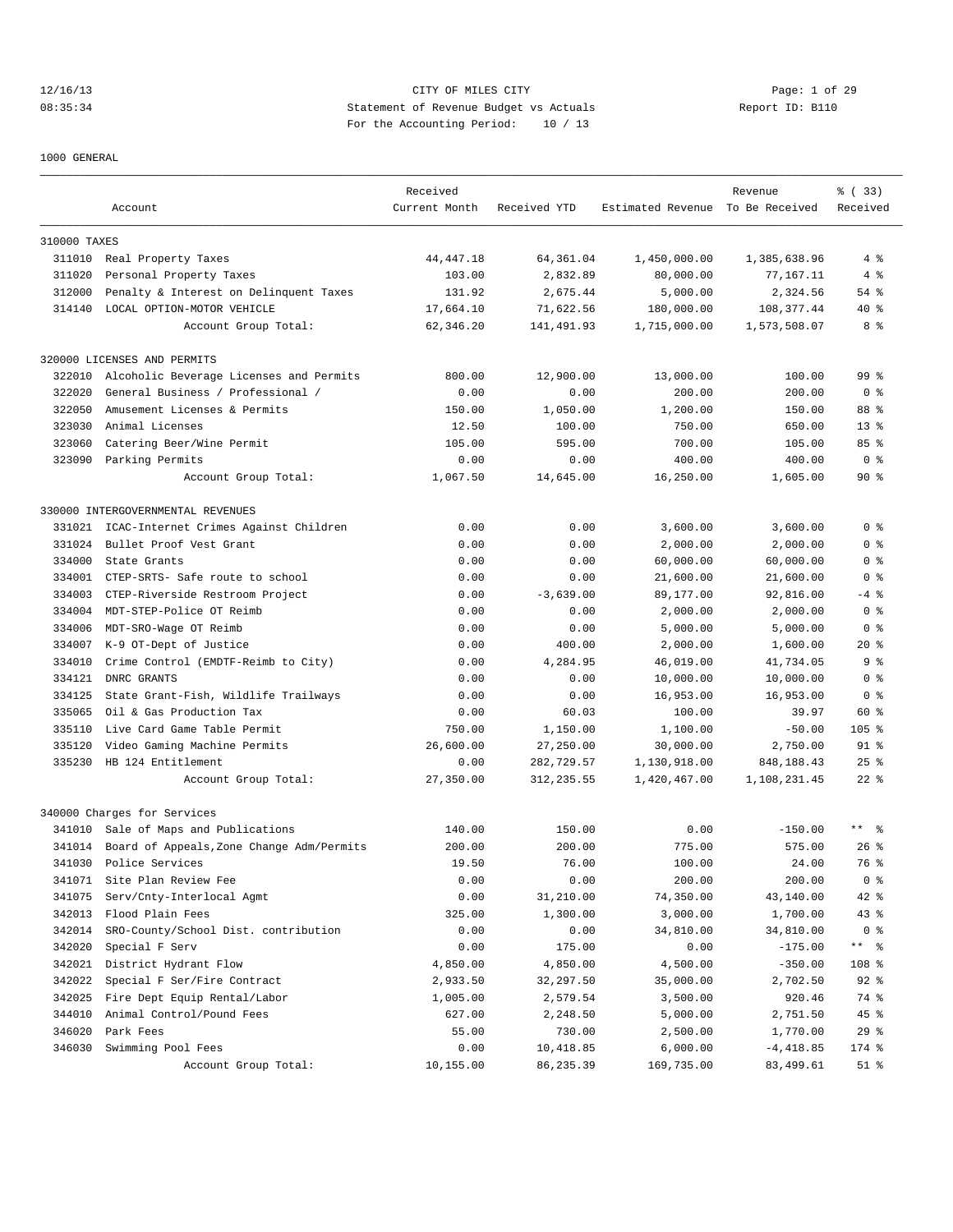# 12/16/13 CITY OF MILES CITY Page: 2 of 29 08:35:34 Statement of Revenue Budget vs Actuals Report ID: B110 For the Accounting Period: 10 / 13

1000 GENERAL

|        |                                | Received      |              |                   | Revenue        | % (33)               |
|--------|--------------------------------|---------------|--------------|-------------------|----------------|----------------------|
|        | Account                        | Current Month | Received YTD | Estimated Revenue | To Be Received | Received             |
|        | 350000 FINES AND FORFEITURES   |               |              |                   |                |                      |
| 351030 | Fines/Surcharges/etc           | 12,749.00     | 46, 419.81   | 145,000.00        | 98,580.19      | $32$ $%$             |
| 351035 | Animal Control Court Revenue   | 590.00        | 3,420.00     | 7,500.00          | 4,080.00       | 46%                  |
|        | Account Group Total:           | 13,339.00     | 49,839.81    | 152,500.00        | 102,660.19     | 33 <sup>8</sup>      |
|        | 360000 MISCELLANEOUS REVENUE   |               |              |                   |                |                      |
| 361005 | MidRivers Franchise Fees       | 20,867.45     | 42, 425.44   | 105,000.00        | 62,574.56      | $40*$                |
| 361010 | Land Rental                    | 4,467.36      | 31,741.56    | 22,000.00         | $-9,741.56$    | 144 %                |
| 361020 | Building Rentals               | 1,349.99      | 5,399.96     | 16,000.00         | 10,600.04      | $34$ $%$             |
| 362020 | MISC REVENUE                   | 2,218.92      | 38,737.50    | 2,000.00          | $-36,737.50$   | $***$ $%$            |
| 365000 | Contributions and Donations    | 5,000.00      | 5,100.00     | 5.000.00          | $-100.00$      | 102 <sub>8</sub>     |
| 366040 | Misc.-BHS                      | 0.00          | 0.00         | 800.00            | 800.00         | 0 <sup>8</sup>       |
| 366050 | Sale of Junk/Salvage-PD cars   | 3,190.00      | 3,190.00     | 0.00              | $-3,190.00$    | $***$ $ \frac{6}{9}$ |
|        | Account Group Total:           | 37,093.72     | 126,594.46   | 150,800.00        | 24, 205.54     | 84 %                 |
|        | 370000 INVESTMENT EARNINGS     |               |              |                   |                |                      |
| 371010 | Investment Earnings            | 102.21        | 543.97       | 2,000.00          | 1,456.03       | 27%                  |
|        | Account Group Total:           | 102.21        | 543.97       | 2,000.00          | 1,456.03       | $27$ %               |
|        | 380000 OTHER FINANCING SOURCES |               |              |                   |                |                      |
| 383000 | Interfund Operating Transfer   | 16,597.04     | 99,653.12    | 512,939.00        | 413,285.88     | 19 <sup>°</sup>      |
|        | Account Group Total:           | 16,597.04     | 99,653.12    | 512,939.00        | 413,285.88     | 19 <sup>°</sup>      |
|        | Fund Total:                    | 168,050.67    | 831, 239. 23 | 4,139,691.00      | 3,308,451.77   | $20*$                |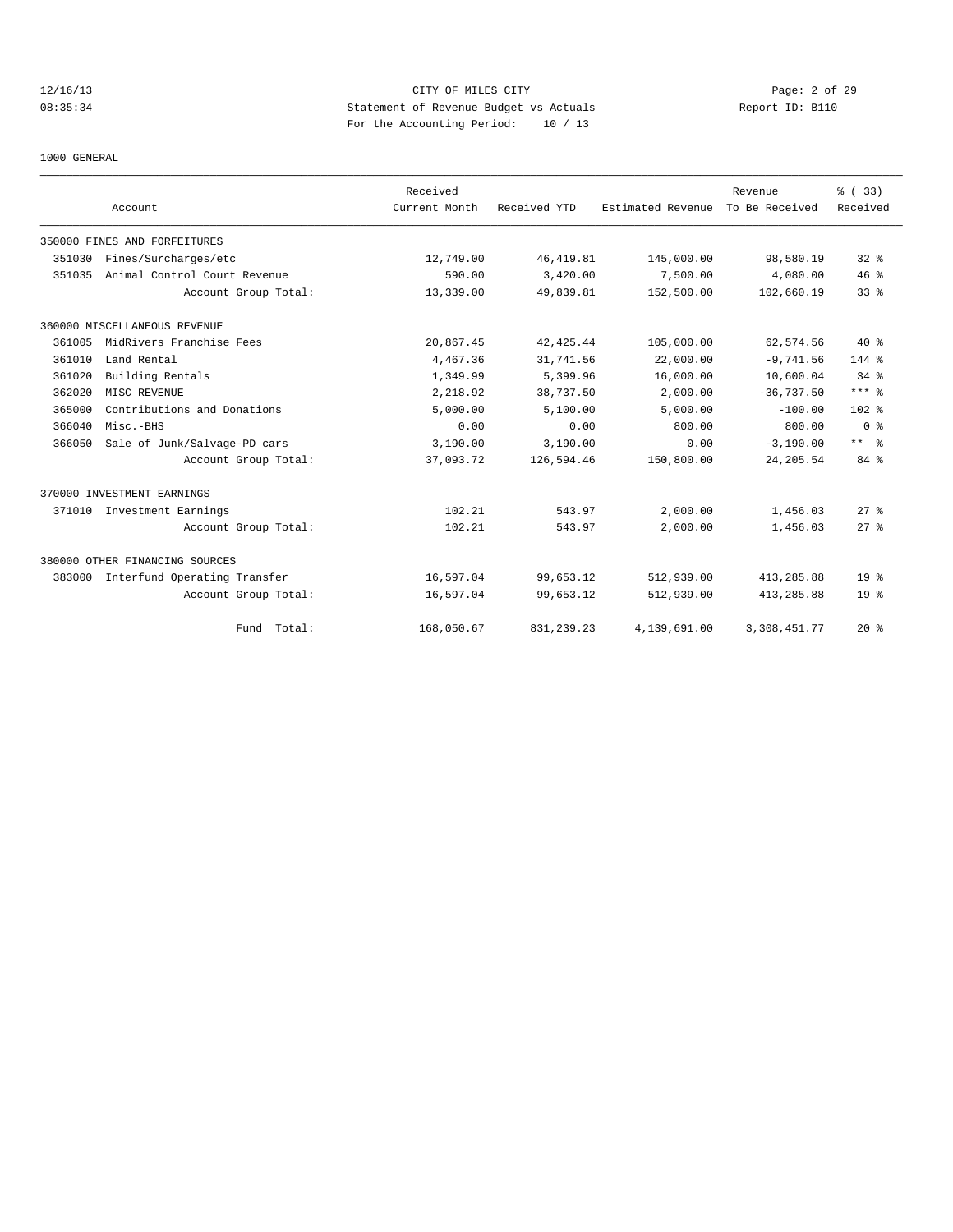# 12/16/13 CITY OF MILES CITY CHERE CITY Page: 3 of 29<br>
Statement of Revenue Budget vs Actuals<br>
For the Accumular Devial: 20 (20) Case of Peport ID: B110 08:35:34 Statement of Revenue Budget vs Actuals Report ID: B110 For the Accounting Period: 10 / 13

2220 LIBRARY

|        | Account                           | Received<br>Current Month | Received YTD | Estimated Revenue | Revenue<br>To Be Received | % (33)<br>Received |
|--------|-----------------------------------|---------------------------|--------------|-------------------|---------------------------|--------------------|
|        | 340000 Charges for Services       |                           |              |                   |                           |                    |
| 341075 | Serv/Cnty-Interlocal Agmt         | 0.00                      | 0.00         | 38,267.00         | 38,267.00                 | 0 <sub>8</sub>     |
| 346070 | Library Fees                      | 277.75                    | 1,664.80     | 4,000.00          | 2,335.20                  | $42$ %             |
| 346074 | Book Sales                        | 58.75                     | 138.15       | 400.00            | 261.85                    | 35%                |
|        | Account Group Total:              | 336.50                    | 1,802.95     | 42,667.00         | 40,864.05                 | 4%                 |
|        | 360000 MISCELLANEOUS REVENUE      |                           |              |                   |                           |                    |
| 362020 | MISC REVENUE                      | 0.00                      | 111.74       | 0.00              | $-111.74$                 | $***$ %            |
| 365035 | Donation-Library Board of Trustee | 0.00                      | 2,527.20     | 0.00              | $-2,527.20$               | $***$ $\approx$    |
|        | Account Group Total:              | 0.00                      | 2,638.94     | 0.00              | $-2,638.94$               | $***$ $ -$         |
|        | 380000 OTHER FINANCING SOURCES    |                           |              |                   |                           |                    |
| 383000 | Interfund Operating Transfer      | 23,623.91                 | 94,495.64    | 283, 487.00       | 188,991.36                | 33 <sup>8</sup>    |
|        | Account Group Total:              | 23,623.91                 | 94,495.64    | 283,487.00        | 188,991.36                | 33 <sup>8</sup>    |
|        | Fund Total:                       | 23,960.41                 | 98,937.53    | 326,154.00        | 227, 216.47               | $30*$              |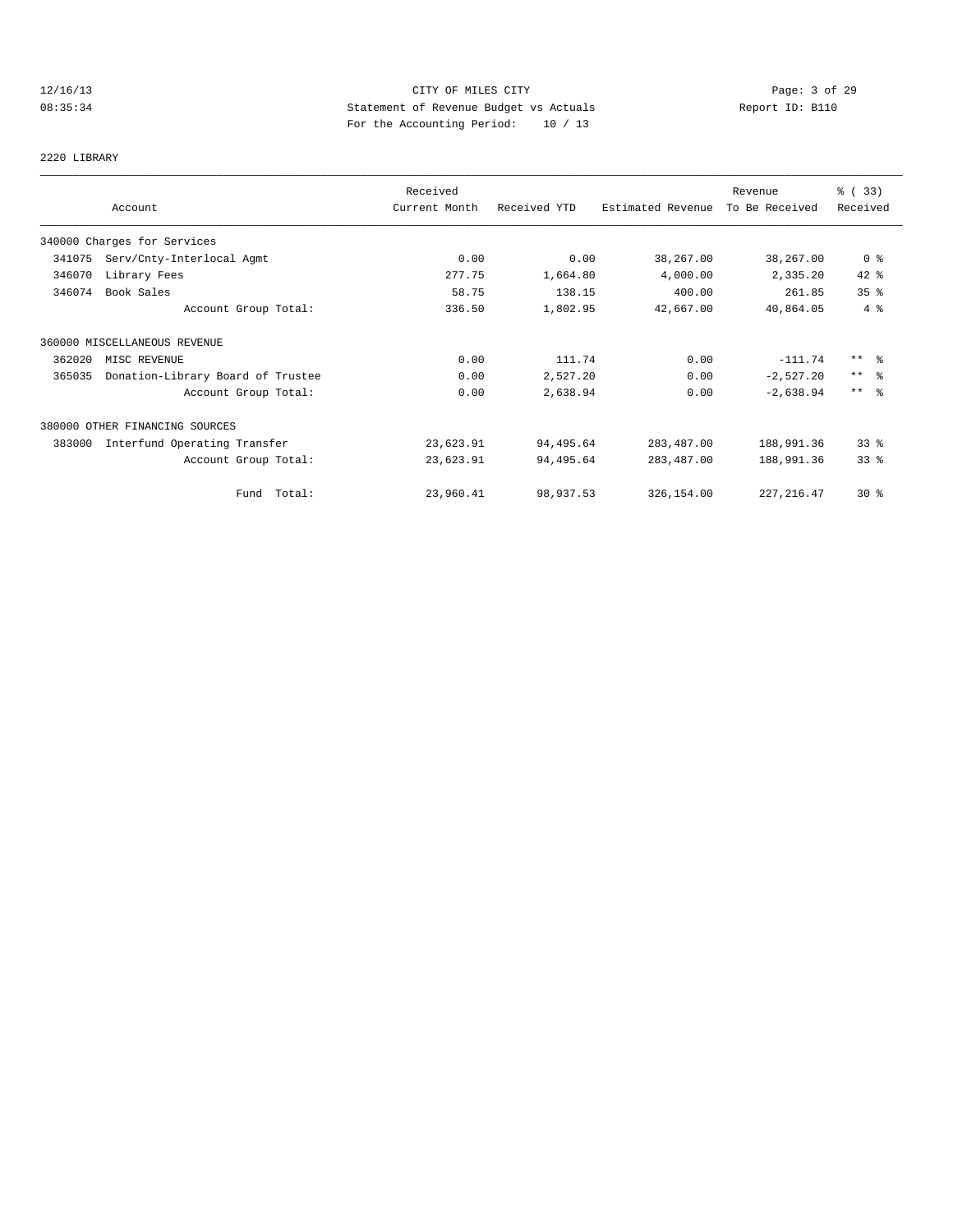# 12/16/13 CITY OF MILES CITY CHERE CITY Page: 4 of 29<br>
Statement of Revenue Budget vs Actuals Report ID: B110<br>
For the localistic Devial: 20 (20) 08:35:34 Statement of Revenue Budget vs Actuals Report ID: B110 For the Accounting Period: 10 / 13

#### 2260 EMERGENCY DISASTER

|              |                                        | Received      |                |                   | Revenue        | 8 (33)          |  |
|--------------|----------------------------------------|---------------|----------------|-------------------|----------------|-----------------|--|
|              | Account                                | Current Month | Received YTD   | Estimated Revenue | To Be Received | Received        |  |
| 310000 TAXES |                                        |               |                |                   |                |                 |  |
| 311010       | Real Property Taxes                    | 1.91          | 40.90          | 0.00              | $-40.90$       | $***$ $\approx$ |  |
| 311020       | Personal Property Taxes                | 0.00          | 2.09           | 0.00              | $-2.09$        | $***$ $\approx$ |  |
| 312000       | Penalty & Interest on Delinquent Taxes | 1.25          | 14.46          | 0.00              | $-14.46$       | $***$ $\approx$ |  |
|              | Account Group Total:                   | 3.16          | 57.45          | 0.00              | $-57.45$       | $***$ $\approx$ |  |
|              | 330000 INTERGOVERNMENTAL REVENUES      |               |                |                   |                |                 |  |
| 331113       | FEMA -Projects                         | 0.00          | $-13, 249.48$  | 0.00              | 13,249.48      | $***$ %         |  |
|              | Account Group Total:                   | 0.00          | $-13, 249, 48$ | 0.00              | 13,249.48      | $***$ %         |  |
|              | Total:<br>Fund                         | 3.16          | $-13, 192, 03$ | 0.00              | 13,192.03      | $***$ %         |  |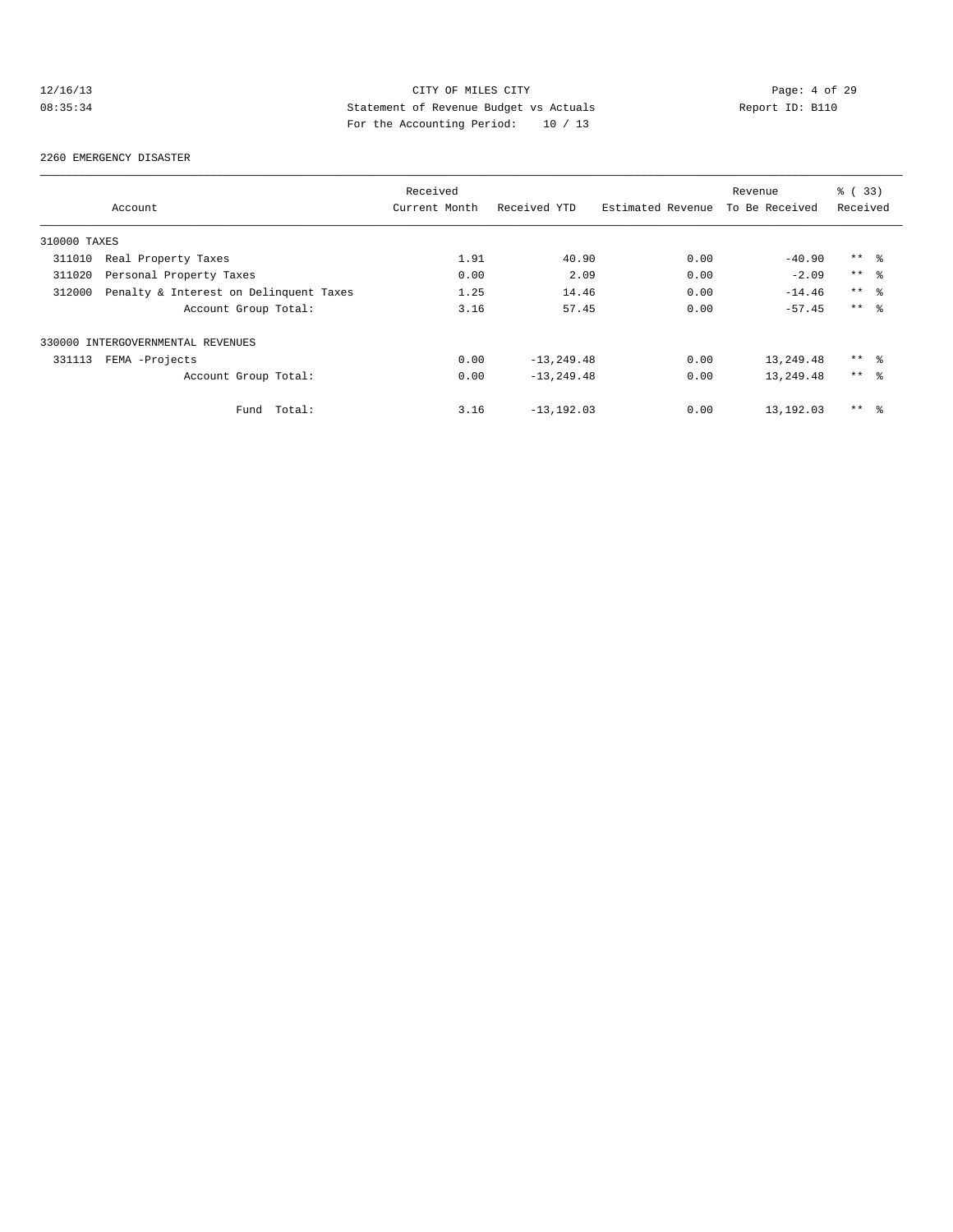# 12/16/13 CITY OF MILES CITY Page: 5 of 29 08:35:34 Statement of Revenue Budget vs Actuals Report ID: B110<br>Report ID: B110 For the Accounting Period: 10 / 13

#### 2270 Health

|                                        | Received      |              |                   | Revenue        | % (33)         |
|----------------------------------------|---------------|--------------|-------------------|----------------|----------------|
| Account                                | Current Month | Received YTD | Estimated Revenue | To Be Received | Received       |
| 340000 Charges for Services            |               |              |                   |                |                |
| Health Inspection Fees<br>344030       | 0.00          | 0.00         | 15,000.00         | 15,000.00      | 0 <sup>8</sup> |
| Account Group Total:                   | 0.00          | 0.00         | 15,000.00         | 15,000.00      | 0 <sup>8</sup> |
| 380000 OTHER FINANCING SOURCES         |               |              |                   |                |                |
| 383000<br>Interfund Operating Transfer | 0.00          | 0.00         | 30,000.00         | 30,000.00      | 0 %            |
| Account Group Total:                   | 0.00          | 0.00         | 30,000.00         | 30,000.00      | 0 <sup>8</sup> |
| Total:<br>Fund                         | 0.00          | 0.00         | 45,000.00         | 45,000.00      | 0 <sup>8</sup> |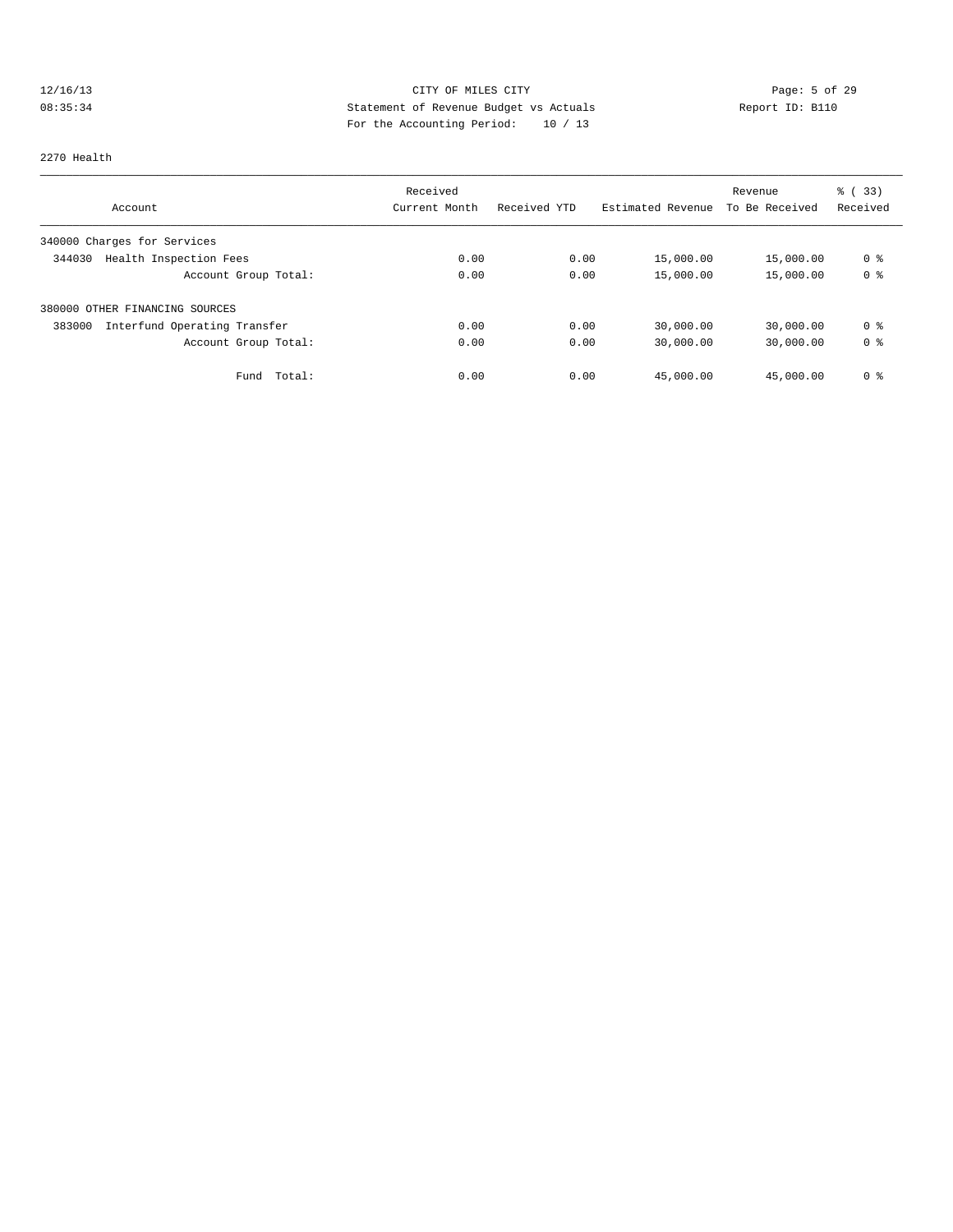# 12/16/13 CITY OF MILES CITY Page: 6 of 29 08:35:34 Statement of Revenue Budget vs Actuals Report ID: B110 For the Accounting Period: 10 / 13

2372 Permissive Medical Levy

|              | Account                                | Received<br>Current Month | Received YTD | Estimated Revenue | Revenue<br>To Be Received | 8 (33)<br>Received |
|--------------|----------------------------------------|---------------------------|--------------|-------------------|---------------------------|--------------------|
| 310000 TAXES |                                        |                           |              |                   |                           |                    |
| 311010       | Real Property Taxes                    | 4,386.95                  | 5,778.76     | 91,209.00         | 85,430.24                 | 6 %                |
| 311020       | Personal Property Taxes                | 10.25                     | 267.31       | 2,545.00          | 2,277.69                  | 11 <sup>8</sup>    |
| 312000       | Penalty & Interest on Delinquent Taxes | 4.40                      | 81.01        | 0.00              | $-81.01$                  | $***$ %            |
|              | Account Group Total:                   | 4,401.60                  | 6.127.08     | 93,754.00         | 87,626.92                 | 7 %                |
|              | Fund Total:                            | 4,401.60                  | 6,127.08     | 93,754.00         | 87,626.92                 | 7 %                |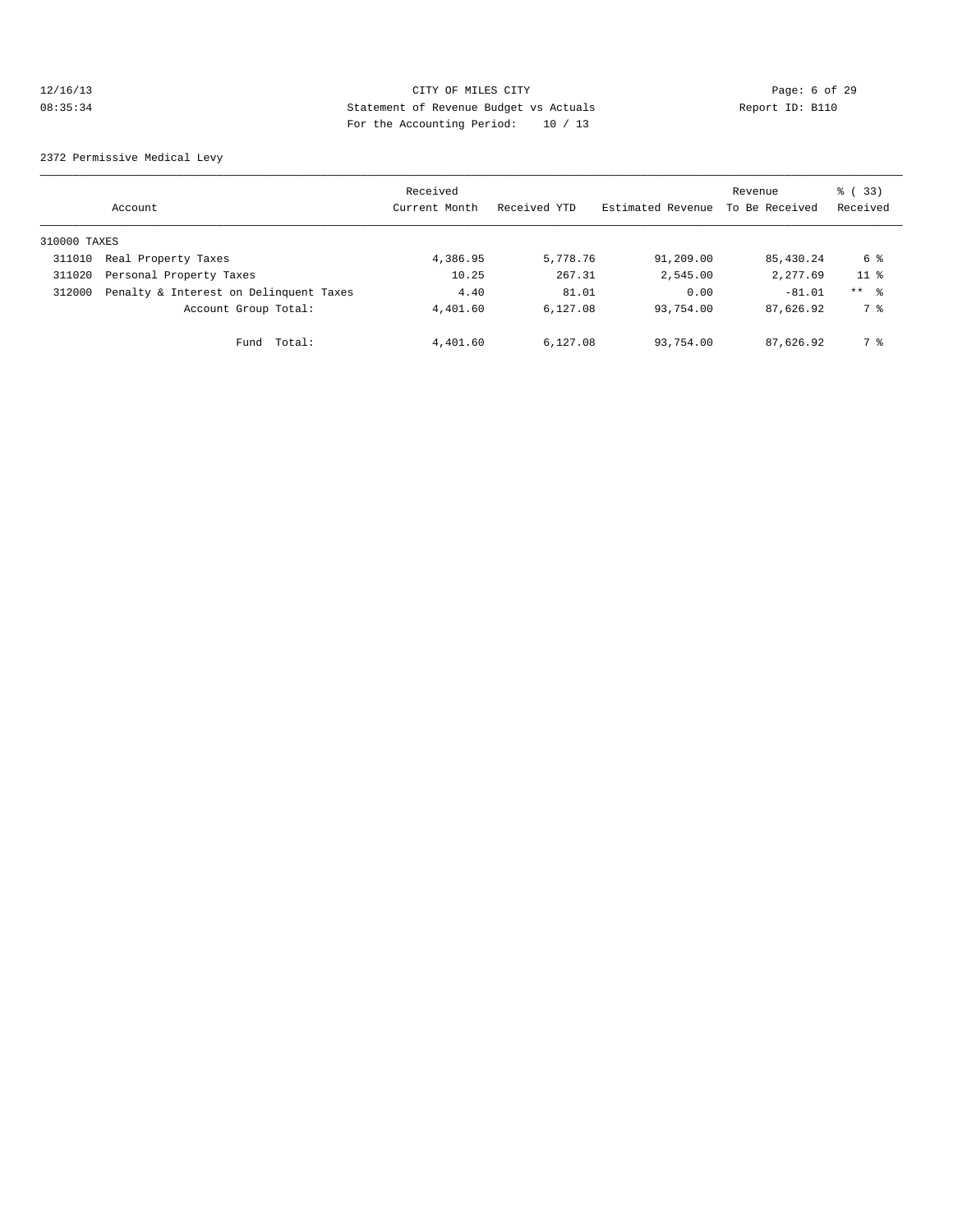# 12/16/13 CITY OF MILES CITY CHERE CITY Page: 7 of 29<br>
Statement of Revenue Budget vs Actuals<br>
For the Accumular Devial: 20 (20) Contains and the Containst Contains and the Contains of Contains and the Report ID: B110 08:35:34 Statement of Revenue Budget vs Actuals Report ID: B110 For the Accounting Period: 10 / 13

#### 2394 BUILDING CODE ENFORCEMENT

| Account                              | Received<br>Current Month | Received YTD | Estimated Revenue | Revenue<br>To Be Received | 8 (33)<br>Received |
|--------------------------------------|---------------------------|--------------|-------------------|---------------------------|--------------------|
| 320000 LICENSES AND PERMITS          |                           |              |                   |                           |                    |
| Building & Related Permits<br>323010 | 9,234.10                  | 60,261.55    | 75,000.00         | 14,738.45                 | $80*$              |
| Account Group Total:                 | 9,234.10                  | 60,261.55    | 75,000.00         | 14,738.45                 | $80*$              |
| Fund Total:                          | 9,234.10                  | 60,261.55    | 75,000.00         | 14,738.45                 | 80 %               |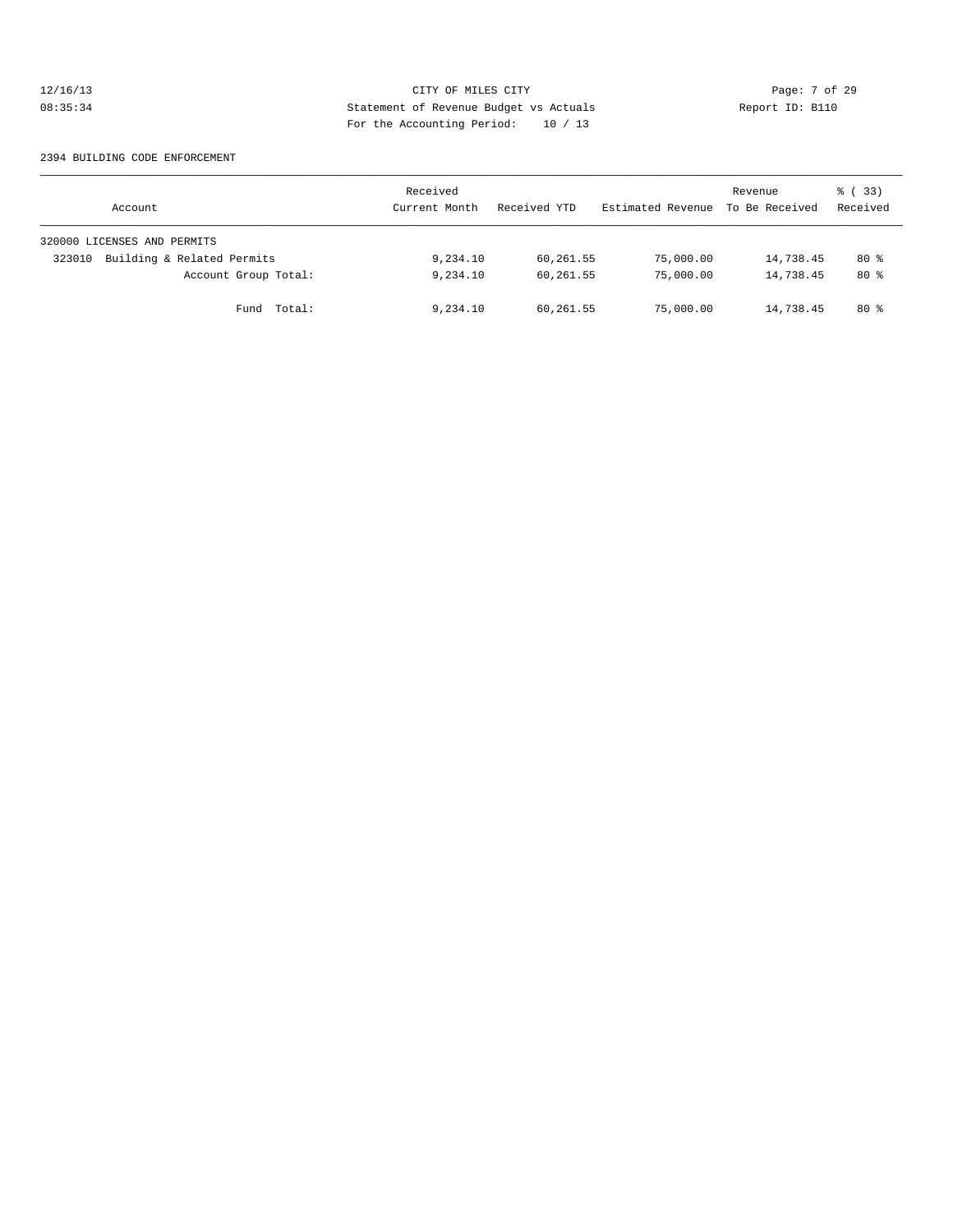# 12/16/13 CITY OF MILES CITY CHERE CITY Page: 8 of 29<br>
Statement of Revenue Budget vs Actuals<br>
For the Accumular Devial: 20 (20) Case of 20 Report ID: B110 08:35:34 Statement of Revenue Budget vs Actuals Report ID: B110 For the Accounting Period: 10 / 13

2400 LTG M D#165-(Gen City)

|        |                                          | Received      |              |                   | Revenue        | % (33)   |
|--------|------------------------------------------|---------------|--------------|-------------------|----------------|----------|
|        | Account                                  | Current Month | Received YTD | Estimated Revenue | To Be Received | Received |
|        | 360000 MISCELLANEOUS REVENUE             |               |              |                   |                |          |
| 363010 | Maintenance Assessments                  | 7,195.52      | 11,385.38    | 149,556.00        | 138,170.62     | 8 %      |
| 363040 | Penalty & Interest on Deling Assessments | 50.93         | 451.05       | 500.00            | 48.95          | 90%      |
|        | Account Group Total:                     | 7,246.45      | 11,836.43    | 150,056.00        | 138,219.57     | 8 %      |
|        | 370000 INVESTMENT EARNINGS               |               |              |                   |                |          |
| 371010 | Investment Earnings                      | 2.35          | 21.29        | 100.00            | 78.71          | $21$ %   |
|        | Account Group Total:                     | 2.35          | 21.29        | 100.00            | 78.71          | $21$ $%$ |
|        | Fund Total:                              | 7,248.80      | 11,857.72    | 150,156.00        | 138,298.28     | 8 %      |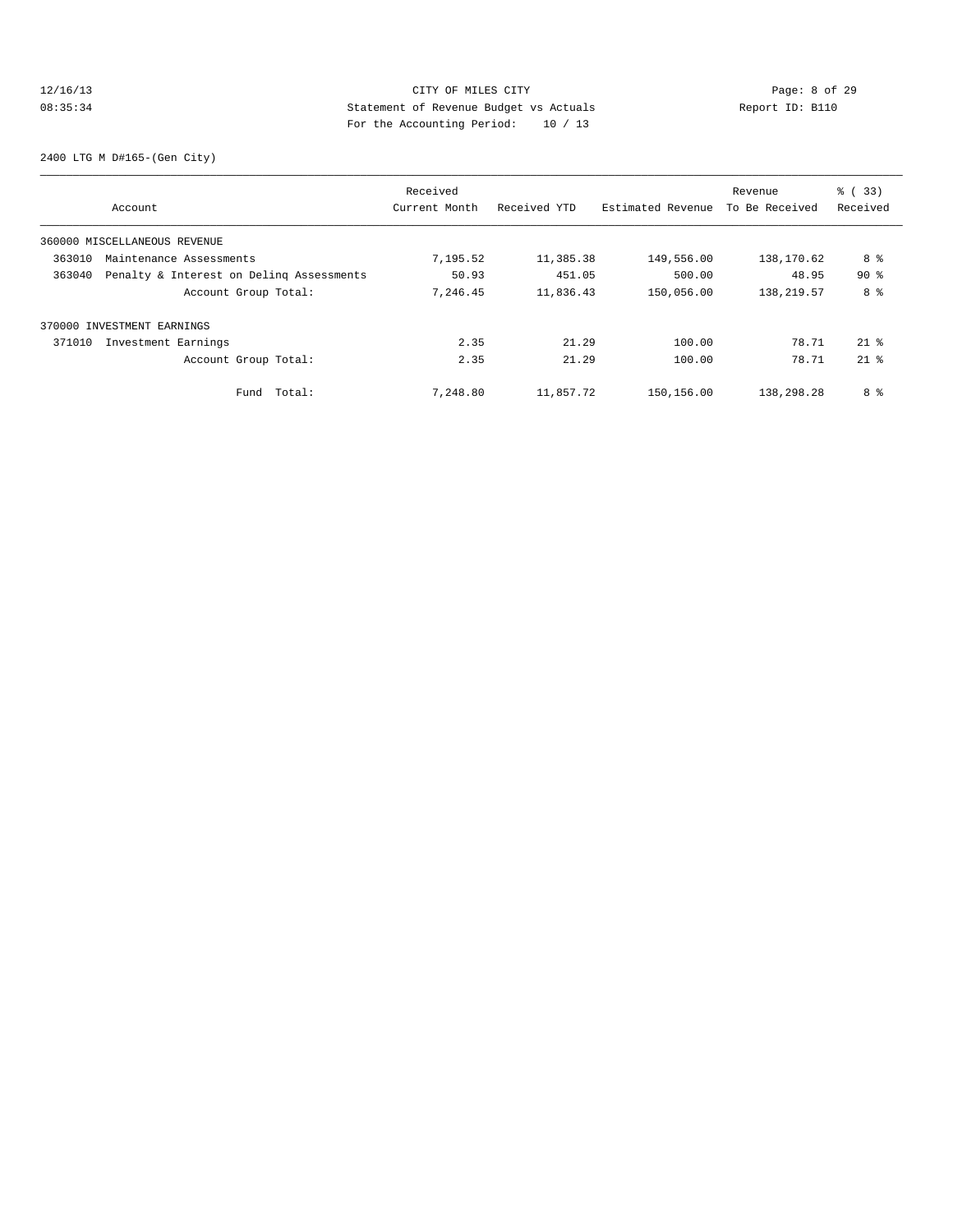# 12/16/13 CITY OF MILES CITY CHERE CITY Page: 9 of 29<br>
Statement of Revenue Budget vs Actuals<br>
For the Accumular Devial: 20 (20) Case of Paport ID: B110 08:35:34 Statement of Revenue Budget vs Actuals Report ID: B110 For the Accounting Period: 10 / 13

2420 LTG M D#167-(MilesAddn Etc)

|        |                                          | Received      |              |                   | Revenue        | % (33)          |
|--------|------------------------------------------|---------------|--------------|-------------------|----------------|-----------------|
|        | Account                                  | Current Month | Received YTD | Estimated Revenue | To Be Received | Received        |
|        | 360000 MISCELLANEOUS REVENUE             |               |              |                   |                |                 |
| 363010 | Maintenance Assessments                  | 1,831.60      | 2,942.19     | 27, 235.00        | 24, 292.81     | $11$ %          |
| 363040 | Penalty & Interest on Deling Assessments | 0.00          | 125.01       | 100.00            | $-25.01$       | $125$ %         |
|        | Account Group Total:                     | 1,831.60      | 3,067.20     | 27,335.00         | 24, 267, 80    | 11 <sup>8</sup> |
|        | 370000 INVESTMENT EARNINGS               |               |              |                   |                |                 |
| 371010 | Investment Earnings                      | 0.56          | 4.53         | 0.00              | $-4.53$        | ** 왕            |
|        | Account Group Total:                     | 0.56          | 4.53         | 0.00              | $-4.53$        | $***$ %         |
|        | Total:<br>Fund                           | 1,832.16      | 3,071.73     | 27,335.00         | 24, 263, 27    | $11*$           |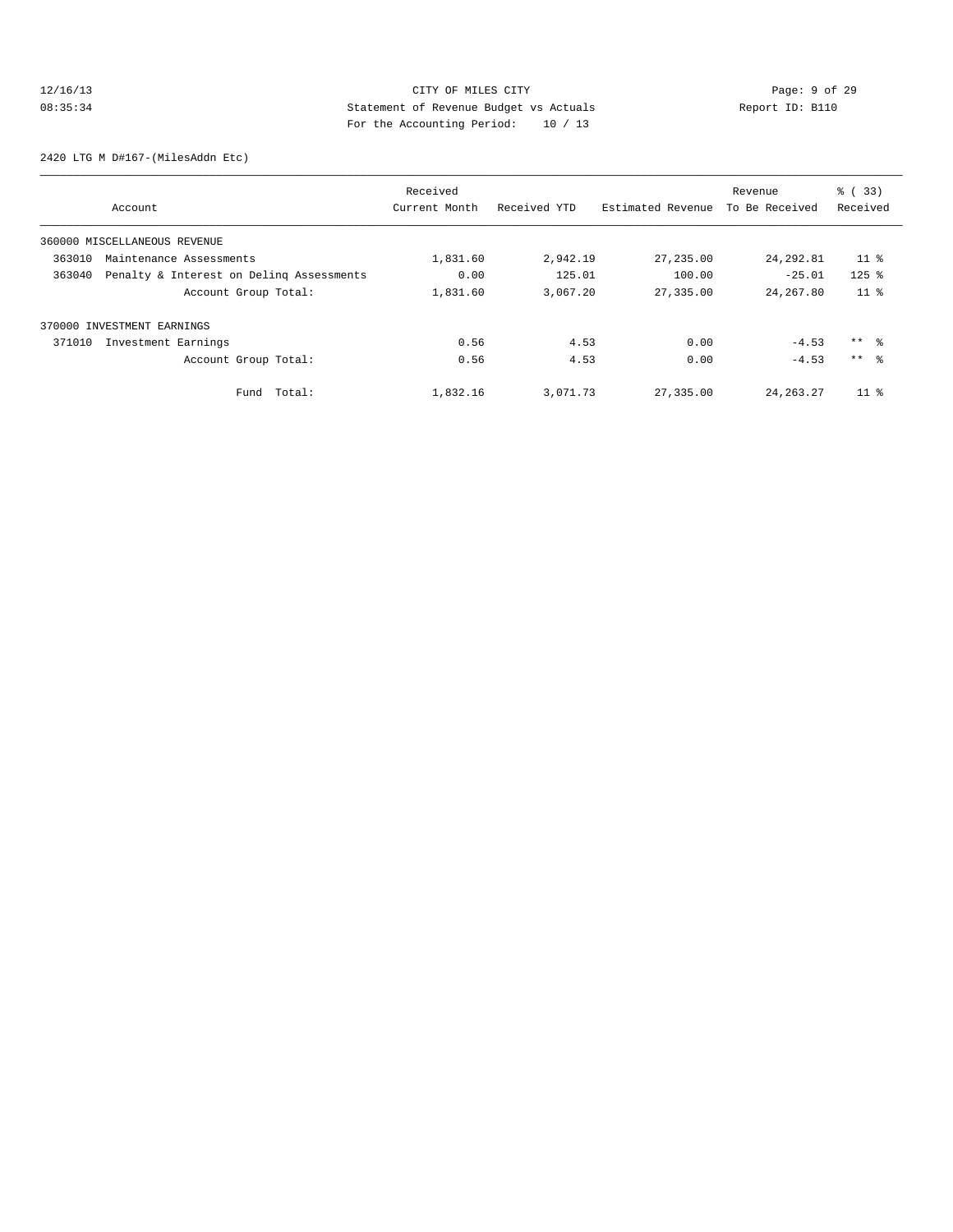# 12/16/13 CITY OF MILES CITY<br>
08:35:34 Deport ID: B110<br>
For the becausing posied: 10 (12) Cases in the because of the becausing posied: 10 (12) 08:35:34 Statement of Revenue Budget vs Actuals Report ID: B110 For the Accounting Period: 10 / 13

2430 LTG M D#171-(Balsam Est)

|        |                                          | Received      |              |                   | Revenue        | % (33)          |
|--------|------------------------------------------|---------------|--------------|-------------------|----------------|-----------------|
|        | Account                                  | Current Month | Received YTD | Estimated Revenue | To Be Received | Received        |
|        | 360000 MISCELLANEOUS REVENUE             |               |              |                   |                |                 |
| 363010 | Maintenance Assessments                  | 132.30        | 177.27       | 2,604.00          | 2,426.73       | 7 %             |
| 363040 | Penalty & Interest on Deling Assessments | 0.00          | 2.07         | 0.00              | $-2.07$        | $***$ %         |
|        | Account Group Total:                     | 132.30        | 179.34       | 2,604.00          | 2,424.66       | 7 %             |
|        | 370000 INVESTMENT EARNINGS               |               |              |                   |                |                 |
| 371010 | Investment Earnings                      | 0.03          | 0.38         | 0.00              | $-0.38$        | ** %            |
|        | Account Group Total:                     | 0.03          | 0.38         | 0.00              | $-0.38$        | $***$ $\approx$ |
|        | Total:<br>Fund                           | 132.33        | 179.72       | 2,604.00          | 2,424.28       | 7 %             |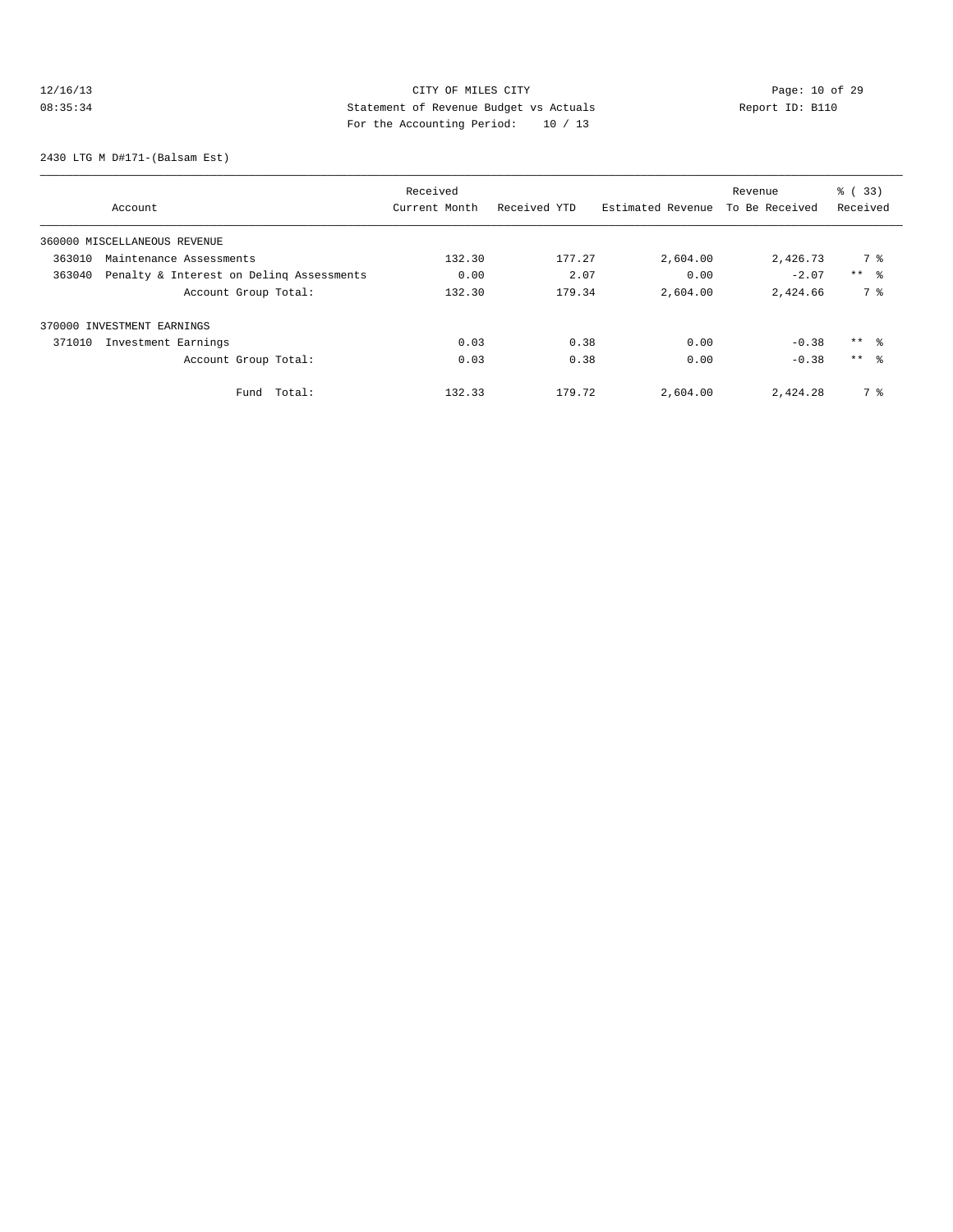# 12/16/13 Page: 11 of 29 08:35:34 Statement of Revenue Budget vs Actuals Report ID: B110 For the Accounting Period: 10 / 13

2440 LTG M D#172-(Main Str)

|        |                                          | Received      |              |                   | Revenue        | % (33)          |
|--------|------------------------------------------|---------------|--------------|-------------------|----------------|-----------------|
|        | Account                                  | Current Month | Received YTD | Estimated Revenue | To Be Received | Received        |
|        | 360000 MISCELLANEOUS REVENUE             |               |              |                   |                |                 |
| 363010 | Maintenance Assessments                  | 675.64        | 1,597.55     | 8,393.00          | 6,795.45       | 19 <sup>8</sup> |
| 363040 | Penalty & Interest on Deling Assessments | 0.00          | 145.67       | 100.00            | $-45.67$       | $146$ %         |
|        | Account Group Total:                     | 675.64        | 1,743.22     | 8,493.00          | 6,749.78       | $21*$           |
|        | 370000 INVESTMENT EARNINGS               |               |              |                   |                |                 |
| 371010 | Investment Earnings                      | 1.21          | 7.26         | 50.00             | 42.74          | 15 <sup>8</sup> |
|        | Account Group Total:                     | 1.21          | 7.26         | 50.00             | 42.74          | 15 <sup>8</sup> |
|        | Total:<br>Fund                           | 676.85        | 1,750.48     | 8,543.00          | 6,792.52       | $20*$           |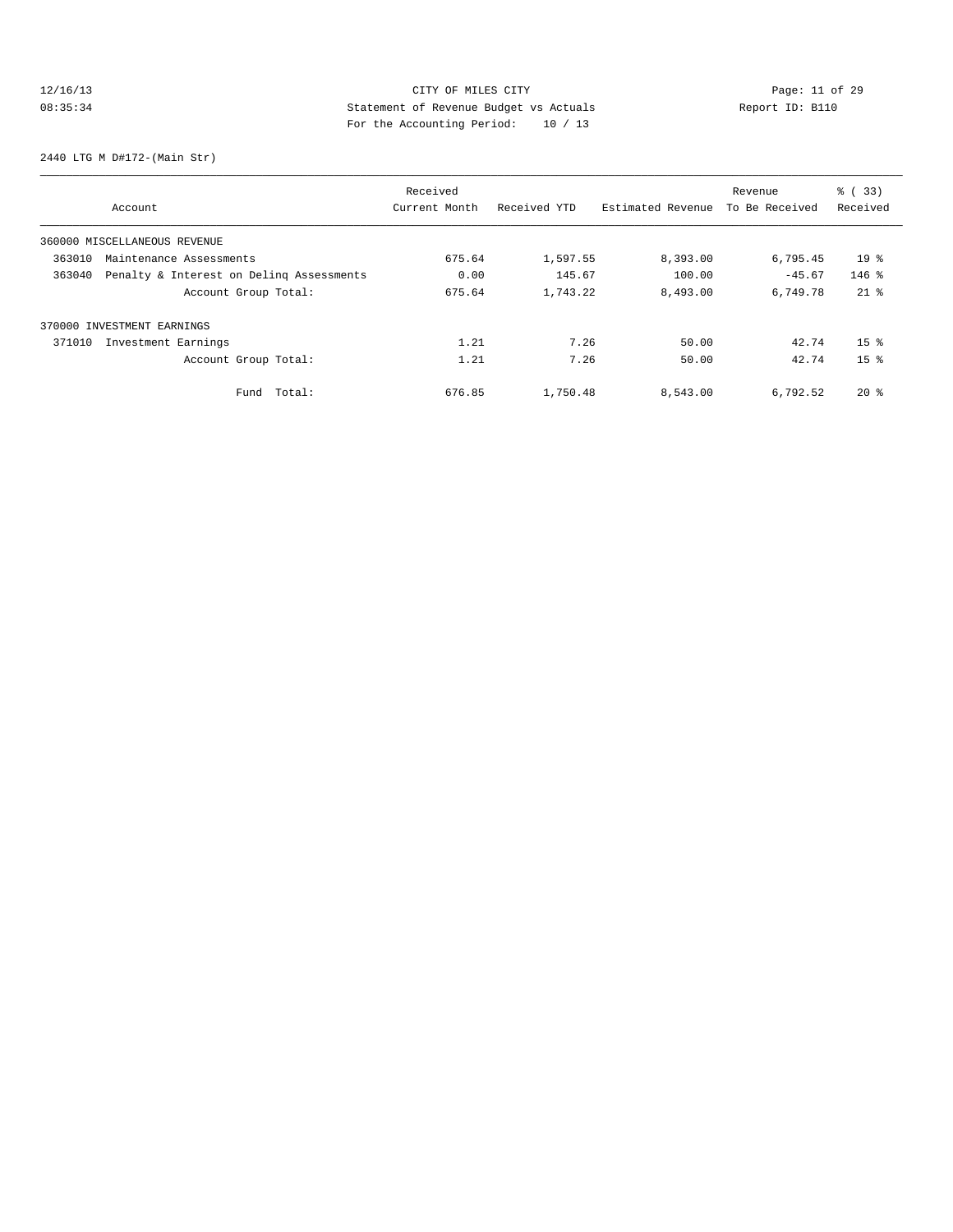# 12/16/13 CITY OF MILES CITY<br>
08:35:34 Deport ID: B110<br>
For the becausing posied: 10 (12) Cases of 29<br>
Page: 12 of 29<br>
Page: 12 of 29<br>
Page: 12 of 29 08:35:34 Statement of Revenue Budget vs Actuals Report ID: B110 For the Accounting Period: 10 / 13

2450 LTG M D#195-(SG-Trico)

|        |                                          | Received      |              |                   | Revenue        | % (33)          |
|--------|------------------------------------------|---------------|--------------|-------------------|----------------|-----------------|
|        | Account                                  | Current Month | Received YTD | Estimated Revenue | To Be Received | Received        |
|        | 360000 MISCELLANEOUS REVENUE             |               |              |                   |                |                 |
| 363010 | Maintenance Assessments                  | 54.10         | 117.23       | 6,114.00          | 5,996.77       | 2 <sup>8</sup>  |
| 363040 | Penalty & Interest on Deling Assessments | 0.00          | 3.19         | 0.00              | $-3.19$        | $***$ $ -$      |
|        | Account Group Total:                     | 54.10         | 120.42       | 6.114.00          | 5,993.58       | 2 <sup>8</sup>  |
|        | 370000 INVESTMENT EARNINGS               |               |              |                   |                |                 |
| 371010 | Investment Earnings                      | 0.00          | 0.39         | 0.00              | $-0.39$        | $***$ $\approx$ |
|        | Account Group Total:                     | 0.00          | 0.39         | 0.00              | $-0.39$        | $***$ $\approx$ |
|        | Total:<br>Fund                           | 54.10         | 120.81       | 6,114.00          | 5,993.19       | 2 <sup>°</sup>  |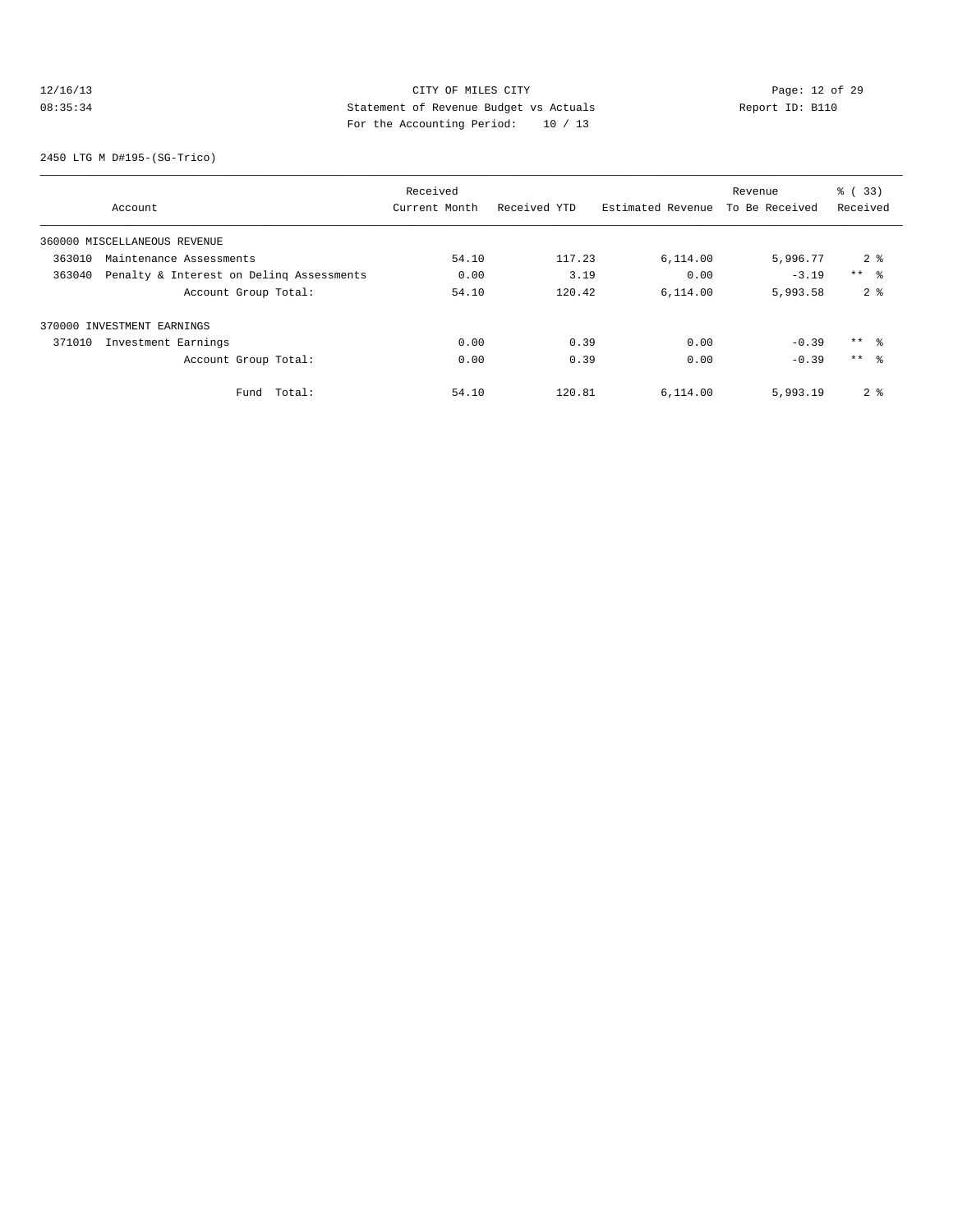# 12/16/13 Page: 13 of 29 08:35:34 Statement of Revenue Budget vs Actuals Report ID: B110 For the Accounting Period: 10 / 13

2470 LTG M D#202-(SG-MDU&NV)

|        |                                          | Received      |              |                   | Revenue        | % (33)         |
|--------|------------------------------------------|---------------|--------------|-------------------|----------------|----------------|
|        | Account                                  | Current Month | Received YTD | Estimated Revenue | To Be Received | Received       |
|        | 360000 MISCELLANEOUS REVENUE             |               |              |                   |                |                |
| 363010 | Maintenance Assessments                  | 170.38        | 227.60       | 7,615.00          | 7,387.40       | 3 <sup>8</sup> |
| 363040 | Penalty & Interest on Deling Assessments | 0.00          | 2.64         | 10.00             | 7.36           | $26$ $%$       |
|        | Account Group Total:                     | 170.38        | 230.24       | 7,625.00          | 7.394.76       | 3 <sup>8</sup> |
|        | 370000 INVESTMENT EARNINGS               |               |              |                   |                |                |
| 371010 | Investment Earnings                      | 0.02          | 0.59         | 0.00              | $-0.59$        | $***$ 8        |
|        | Account Group Total:                     | 0.02          | 0.59         | 0.00              | $-0.59$        | $***$ 8        |
|        | Fund Total:                              | 170.40        | 230.83       | 7,625.00          | 7.394.17       | 3 <sup>8</sup> |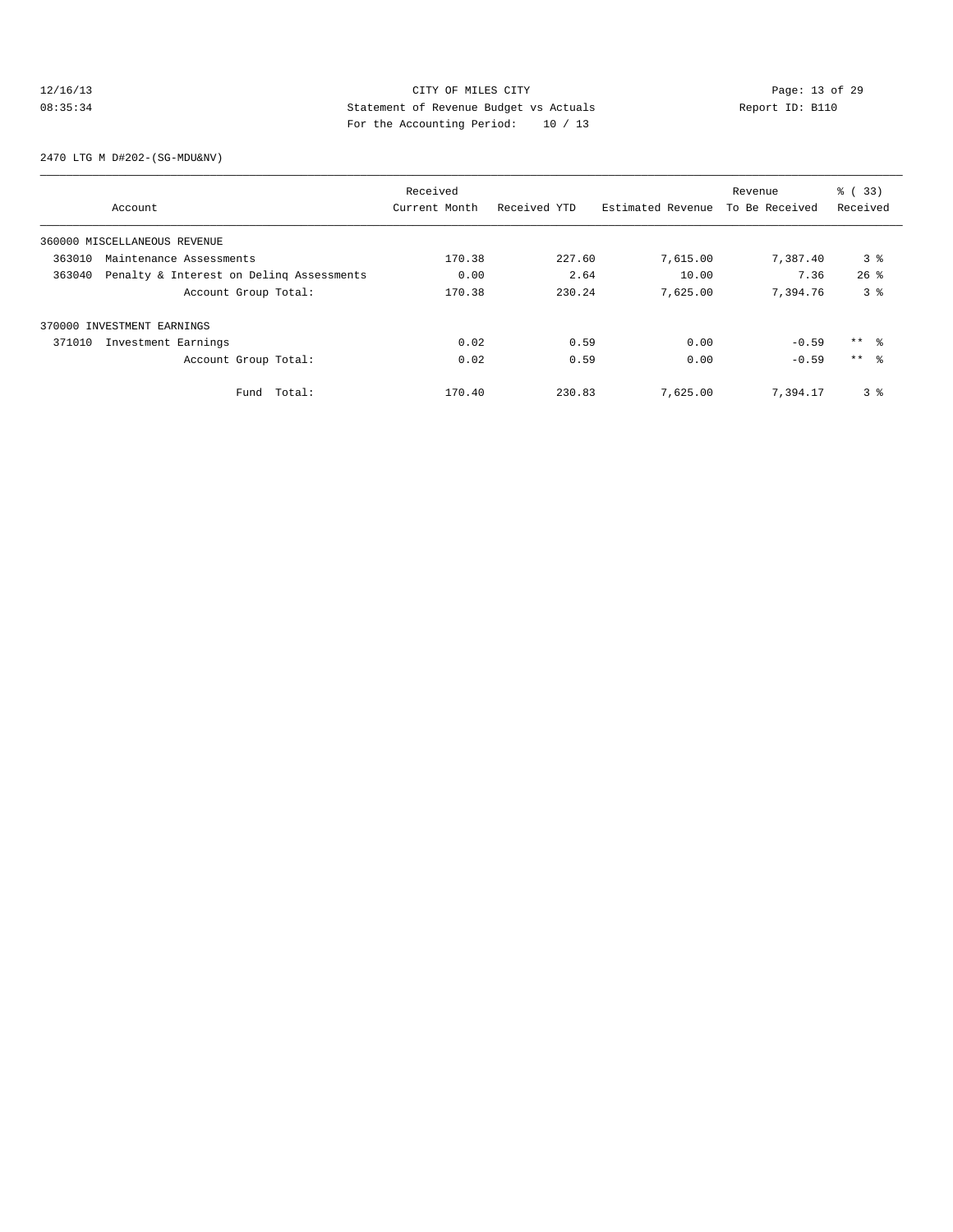# 12/16/13 CITY OF MILES CITY<br>
08:35:34 Deport ID: B110<br>
For the Accounting Device: 10 (10)<br>
The Accounting Device: 10 (10)<br>
The Accounting Device: 10 (10) 08:35:34 Statement of Revenue Budget vs Actuals Report ID: B110 For the Accounting Period: 10 / 13

2480 LTG M M#173-(Milestown Estates)

|        |                                          | Received      |              |                   | Revenue        | % (33)          |
|--------|------------------------------------------|---------------|--------------|-------------------|----------------|-----------------|
|        | Account                                  | Current Month | Received YTD | Estimated Revenue | To Be Received | Received        |
|        | 360000 MISCELLANEOUS REVENUE             |               |              |                   |                |                 |
| 363010 | Maintenance Assessments                  | 23.02         | 41.00        | 794.00            | 753.00         | 5 <sup>8</sup>  |
| 363040 | Penalty & Interest on Deling Assessments | 0.00          | 0.83         | 0.00              | $-0.83$        | $***$ $ -$      |
|        | Account Group Total:                     | 23.02         | 41.83        | 794.00            | 752.17         | 5 <sup>8</sup>  |
|        | 370000 INVESTMENT EARNINGS               |               |              |                   |                |                 |
| 371010 | Investment Earnings                      | 0.09          | 0.55         | 0.00              | $-0.55$        | $***$ 8         |
|        | Account Group Total:                     | 0.09          | 0.55         | 0.00              | $-0.55$        | $***$ $\approx$ |
|        | Total:<br>Fund                           | 23.11         | 42.38        | 794.00            | 751.62         | 5 <sup>8</sup>  |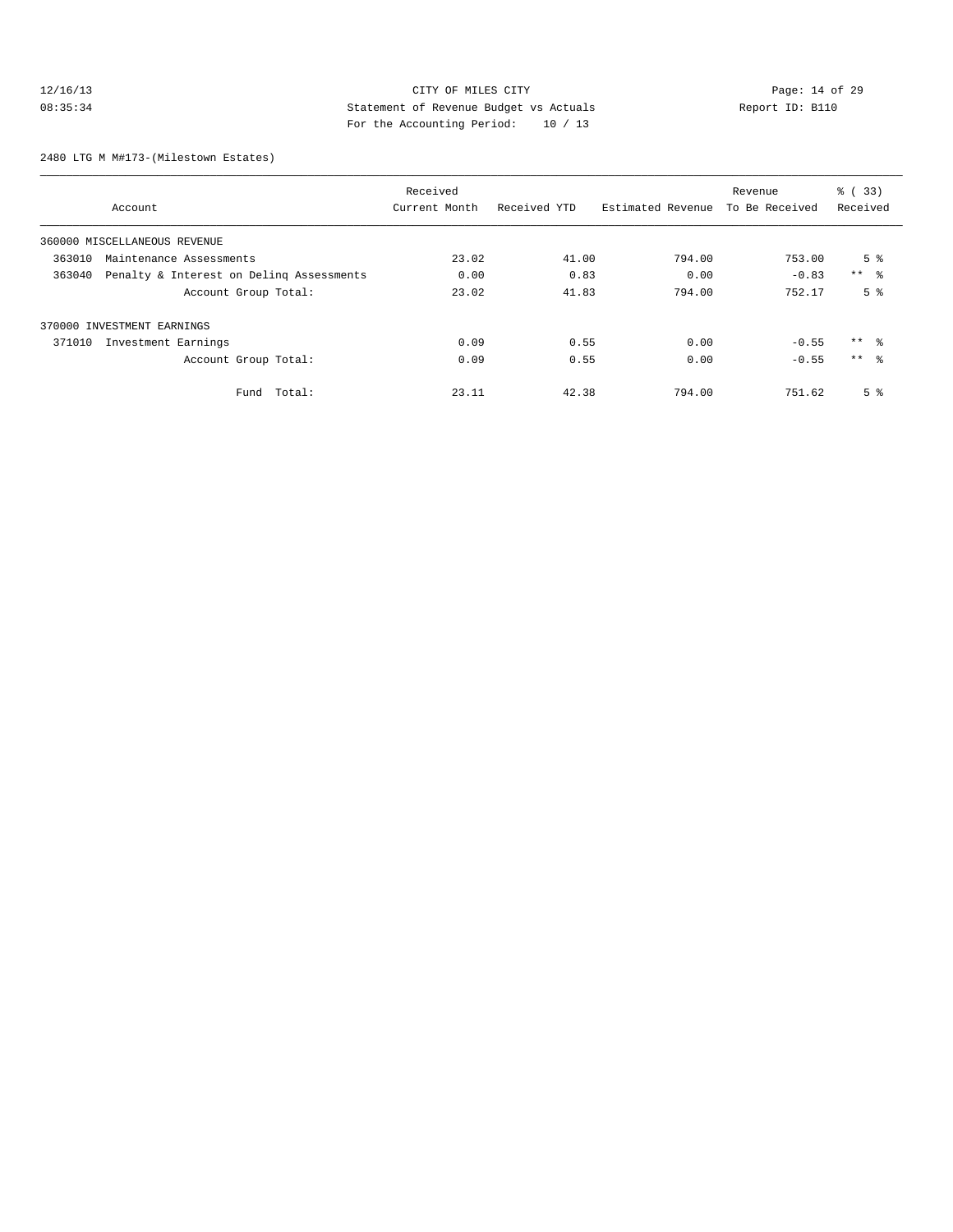# 12/16/13 Page: 15 of 29 08:35:34 Statement of Revenue Budget vs Actuals Report ID: B110<br>Report ID: B110 For the Accounting Period: 10 / 13

2510 STR MAINT DIST #204

| Account                                            | Received<br>Current Month | Received YTD | Estimated Revenue | Revenue<br>To Be Received | % (33)<br>Received |
|----------------------------------------------------|---------------------------|--------------|-------------------|---------------------------|--------------------|
| 360000 MISCELLANEOUS REVENUE                       |                           |              |                   |                           |                    |
| 363010<br>Maintenance Assessments                  | 40, 445.34                | 59,565.17    | 963, 243.00       | 903,677.83                | 6 %                |
| Penalty & Interest on Deling Assessments<br>363040 | 103.45                    | 1,943.31     | 1,000.00          | $-943.31$                 | $194$ %            |
| Account Group Total:                               | 40,548.79                 | 61,508.48    | 964, 243.00       | 902,734.52                | 6 %                |
| 370000 INVESTMENT EARNINGS                         |                           |              |                   |                           |                    |
| 371010<br>Investment Earnings                      | 18.47                     | 249.65       | 400.00            | 150.35                    | $62$ $%$           |
| Account Group Total:                               | 18.47                     | 249.65       | 400.00            | 150.35                    | $62$ $%$           |
| 380000 OTHER FINANCING SOURCES                     |                           |              |                   |                           |                    |
| 383000<br>Interfund Operating Transfer             | 0.00                      | 0.00         | 90,633.00         | 90,633.00                 | 0 <sup>8</sup>     |
| Account Group Total:                               | 0.00                      | 0.00         | 90,633.00         | 90,633.00                 | 0 <sup>8</sup>     |
| Total:<br>Fund                                     | 40,567.26                 | 61,758.13    | 1,055,276.00      | 993, 517.87               | 6 %                |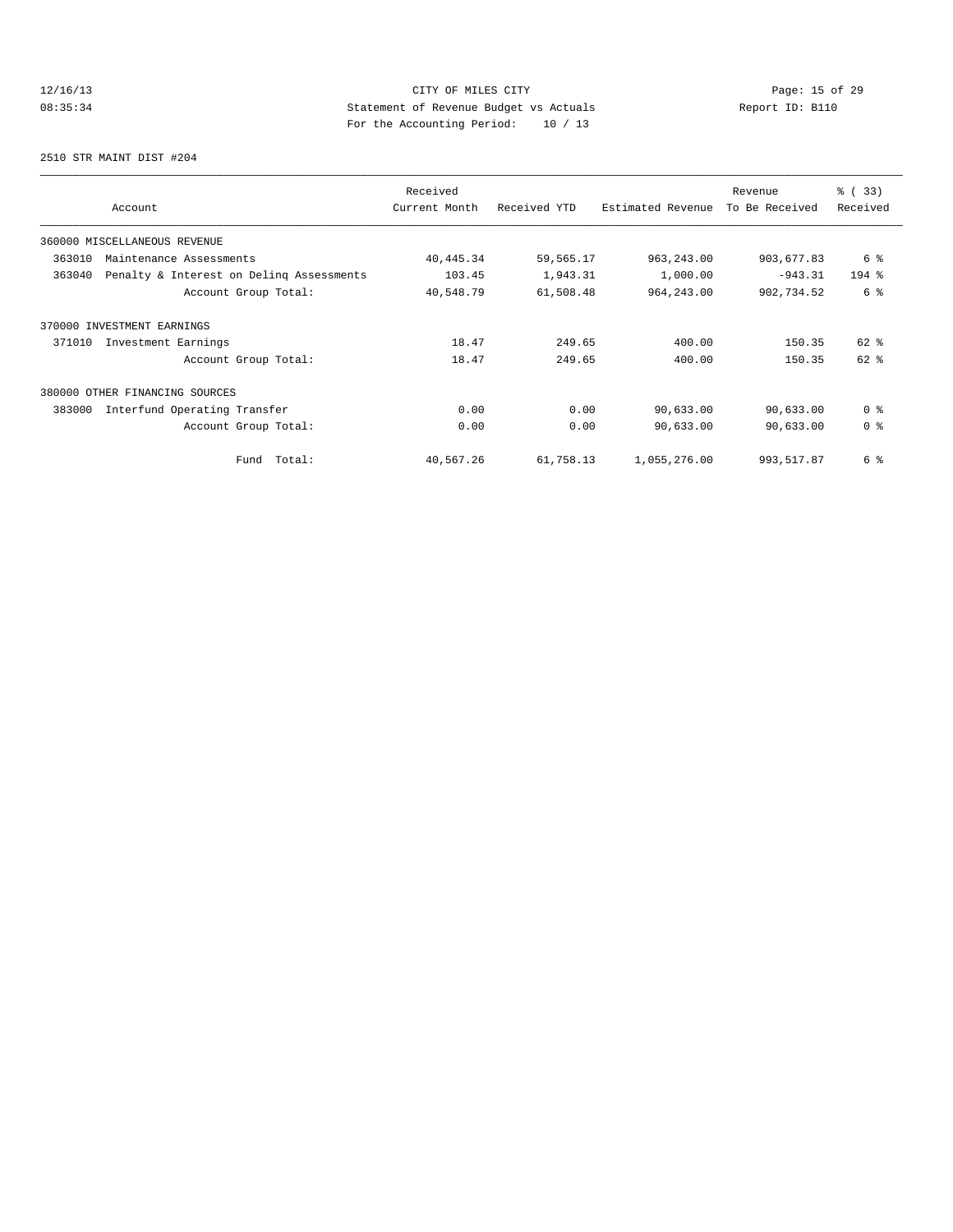# 12/16/13 Page: 16 of 29 08:35:34 Statement of Revenue Budget vs Actuals Report ID: B110<br>Report ID: B110 For the Accounting Period: 10 / 13

2520 STR MAINT DIST #205

| Account                                            | Received<br>Current Month | Received YTD | Estimated Revenue | Revenue<br>To Be Received | % (33)<br>Received |
|----------------------------------------------------|---------------------------|--------------|-------------------|---------------------------|--------------------|
| 360000 MISCELLANEOUS REVENUE                       |                           |              |                   |                           |                    |
| 363010<br>Maintenance Assessments                  | 14,606.26                 | 21,982.97    | 258,450.00        | 236,467.03                | 9%                 |
| 363040<br>Penalty & Interest on Deling Assessments | 188.25                    | 484.92       | 1,000.00          | 515.08                    | 48 %               |
| Account Group Total:                               | 14,794.51                 | 22,467.89    | 259,450.00        | 236,982.11                | 9 <sup>8</sup>     |
| 370000 INVESTMENT EARNINGS                         |                           |              |                   |                           |                    |
| Investment Earnings<br>371010                      | 18.66                     | 110.19       | 400.00            | 289.81                    | $28$ $%$           |
| Account Group Total:                               | 18.66                     | 110.19       | 400.00            | 289.81                    | 28 <sup>8</sup>    |
| 380000<br>OTHER FINANCING SOURCES                  |                           |              |                   |                           |                    |
| 383000<br>Interfund Operating Transfer             | 0.00                      | 0.00         | 90,633.00         | 90,633.00                 | 0 <sup>8</sup>     |
| Account Group Total:                               | 0.00                      | 0.00         | 90,633.00         | 90,633.00                 | 0 <sup>8</sup>     |
| Total:<br>Fund                                     | 14,813.17                 | 22,578.08    | 350,483.00        | 327,904.92                | 6 %                |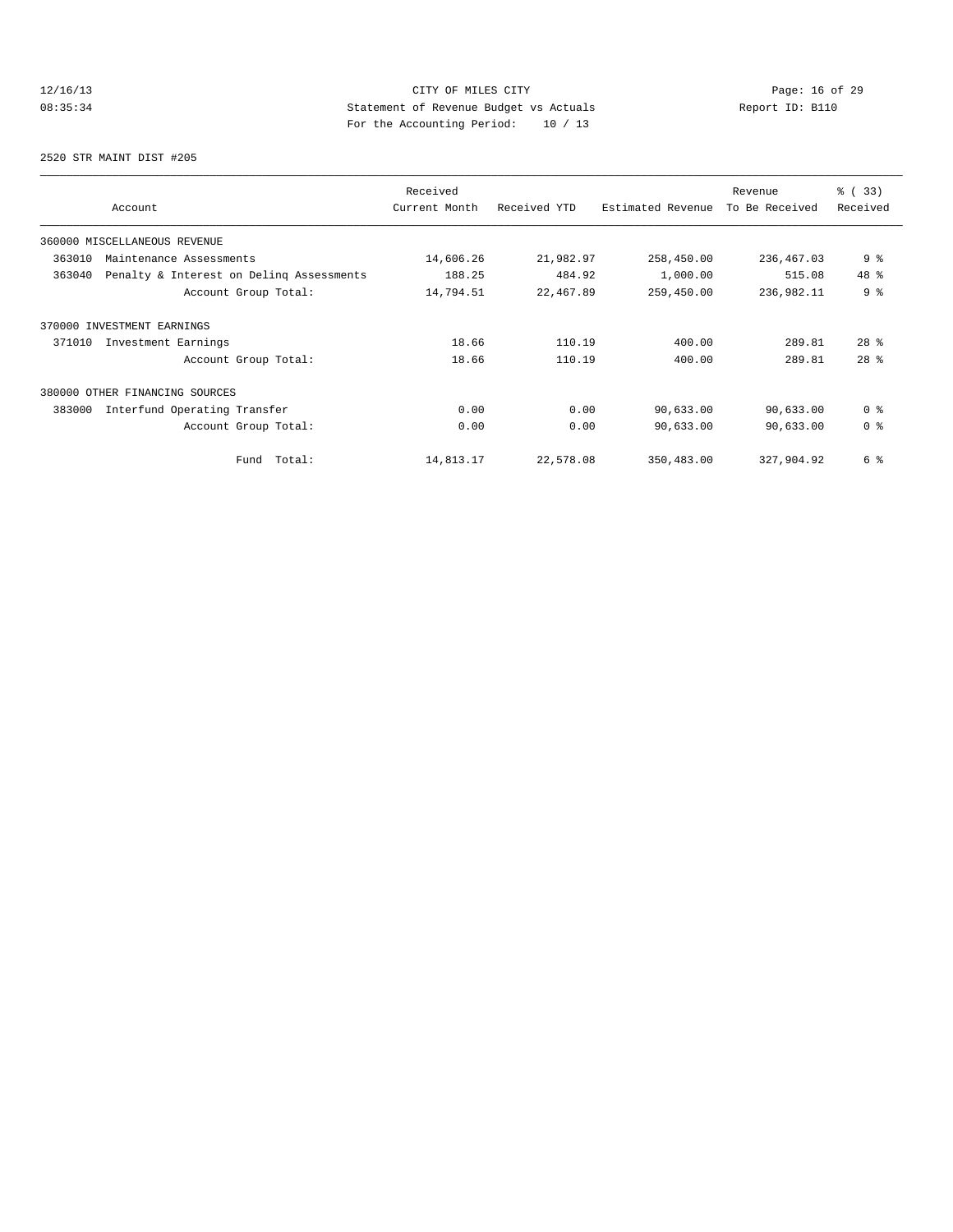# 12/16/13 Page: 17 of 29 08:35:34 Statement of Revenue Budget vs Actuals Report ID: B110 For the Accounting Period: 10 / 13

2540 STR MAINT DIST#207-(MILESTOWN ESTATES)

|        |                                          | Received      |              |                   | Revenue        | % (33)     |
|--------|------------------------------------------|---------------|--------------|-------------------|----------------|------------|
|        | Account                                  | Current Month | Received YTD | Estimated Revenue | To Be Received | Received   |
|        | 360000 MISCELLANEOUS REVENUE             |               |              |                   |                |            |
| 363010 | Maintenance Assessments                  | 122.23        | 172.23       | 4,216.00          | 4,043.77       | $4\degree$ |
| 363040 | Penalty & Interest on Deling Assessments | 0.00          | 129.46       | 0.00              | $-129.46$      | $***$ $ -$ |
|        | Account Group Total:                     | 122.23        | 301.69       | 4,216.00          | 3,914.31       | 7 %        |
|        | 370000 INVESTMENT EARNINGS               |               |              |                   |                |            |
| 371010 | Investment Earnings                      | 0.14          | 0.98         | 0.00              | $-0.98$        | $***$ $ -$ |
|        | Account Group Total:                     | 0.14          | 0.98         | 0.00              | $-0.98$        | $***$ %    |
|        | Total:<br>Fund                           | 122.37        | 302.67       | 4,216.00          | 3,913.33       | 7 %        |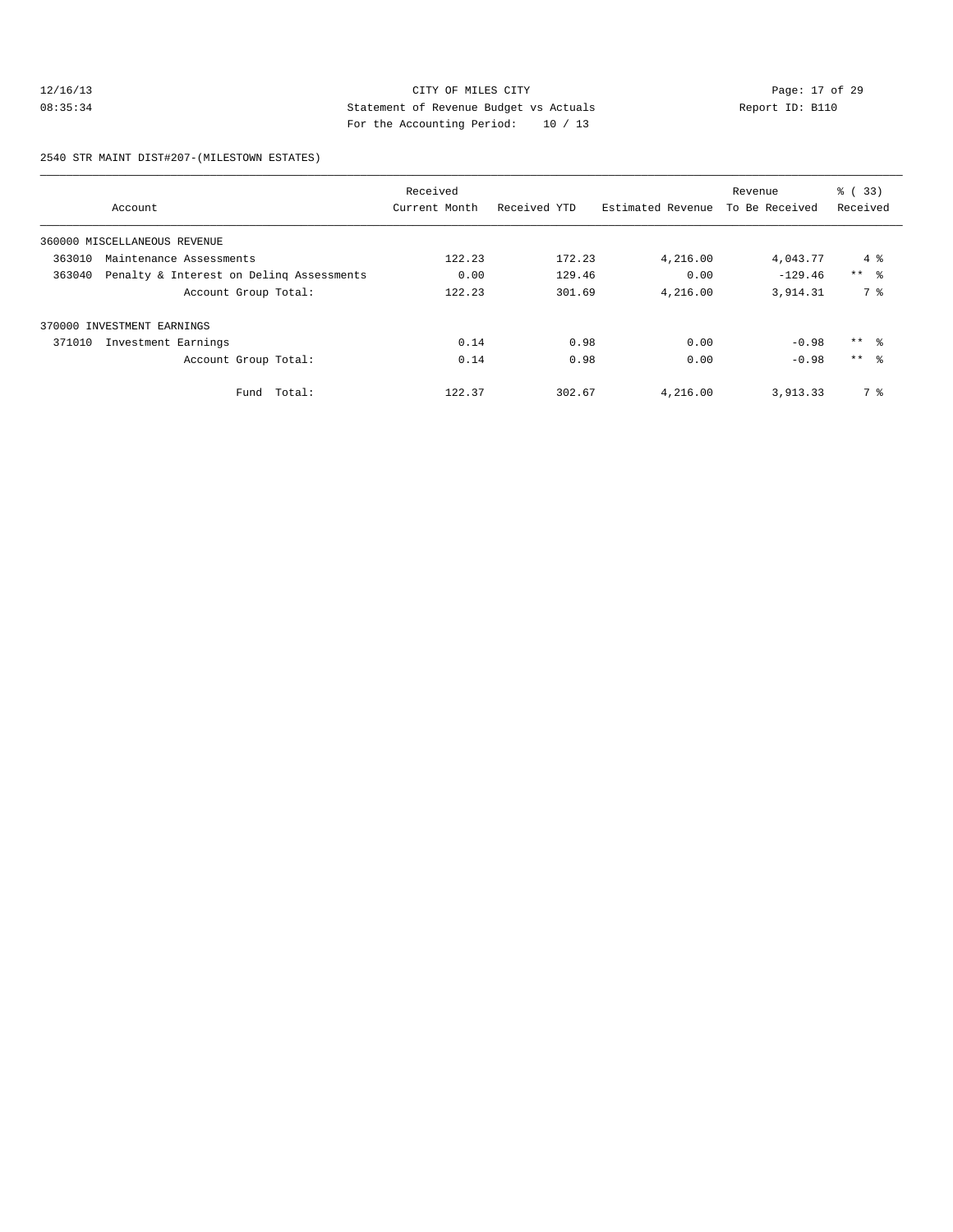# 12/16/13 Page: 18 of 29 08:35:34 Statement of Revenue Budget vs Actuals Report ID: B110 For the Accounting Period: 10 / 13

2820 GAS TAX

| Account                              | Received<br>Current Month | Received YTD | Estimated Revenue | Revenue<br>To Be Received | <sub>ර</sub> ි (33)<br>Received |
|--------------------------------------|---------------------------|--------------|-------------------|---------------------------|---------------------------------|
| 330000 INTERGOVERNMENTAL REVENUES    |                           |              |                   |                           |                                 |
| Gasoline Tax Apportionment<br>335040 | 15,182.32                 | 60,729.33    | 182,188.00        | 121,458.67                | $33$ $%$                        |
| Account Group Total:                 | 15,182.32                 | 60,729.33    | 182,188.00        | 121,458.67                | 338                             |
| Fund Total:                          | 15,182.32                 | 60,729.33    | 182,188.00        | 121,458.67                | 338                             |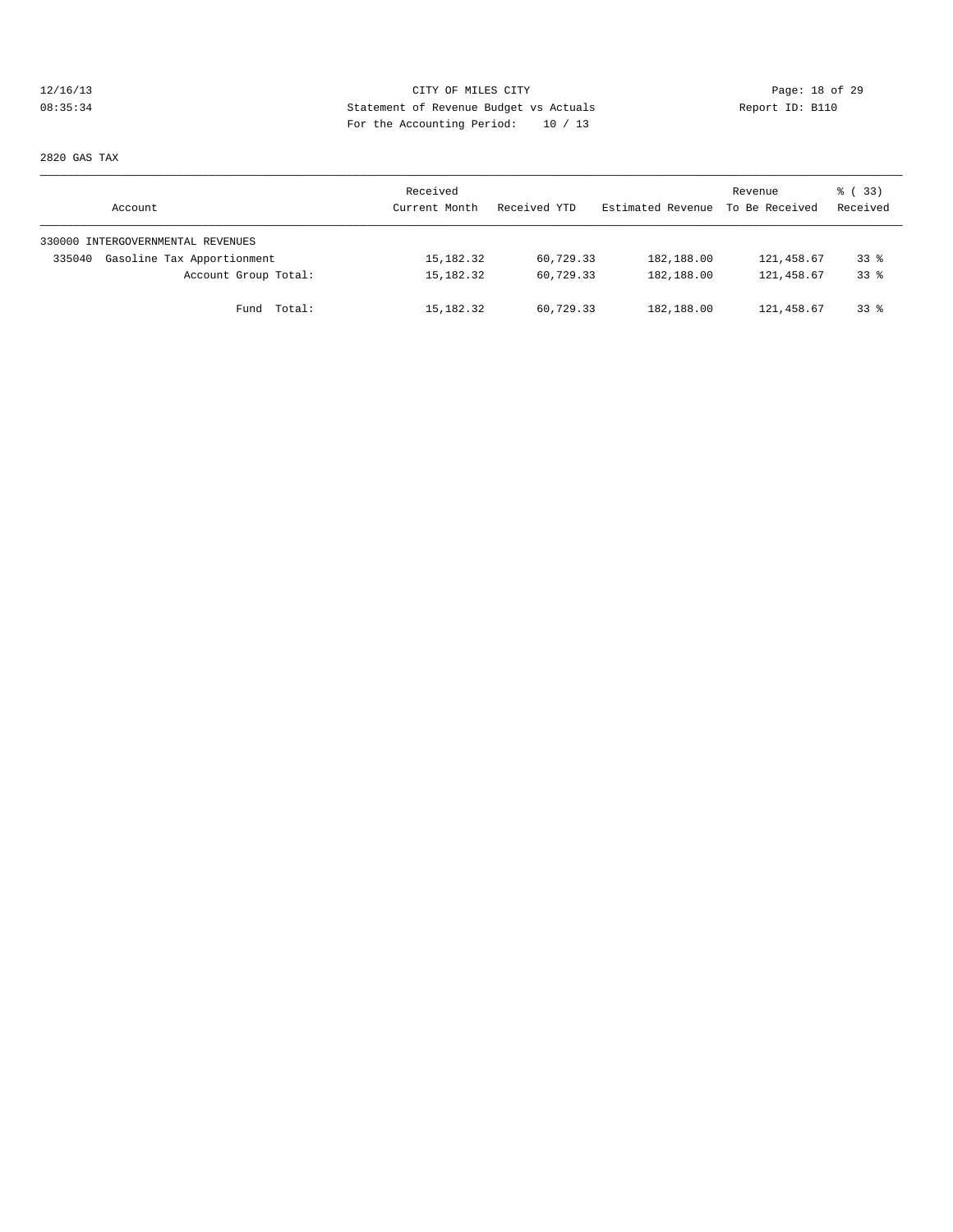# 12/16/13 Page: 19 of 29 08:35:34 Statement of Revenue Budget vs Actuals Report ID: B110 For the Accounting Period: 10 / 13

#### 2850 911 EMERGENCY

|        |                                   | Received      |              |                   | Revenue        | % (33)          |
|--------|-----------------------------------|---------------|--------------|-------------------|----------------|-----------------|
|        | Account                           | Current Month | Received YTD | Estimated Revenue | To Be Received | Received        |
|        | 330000 INTERGOVERNMENTAL REVENUES |               |              |                   |                |                 |
| 335080 | Basic 911 Funds                   | 10,476.65     | 10,476.65    | 65,244.00         | 54,767.35      | 16 <sup>°</sup> |
| 335081 | Enhanced 911 Funds                | 10,476.65     | 10,476.65    | 65,244.00         | 54,767.35      | 16 <sup>°</sup> |
| 335082 | 911 - WIRELESS FUNDS              | 12,702.38     | 12,702.38    | 78,217.00         | 65,514.62      | 16 <sup>°</sup> |
|        | Account Group Total:              | 33,655.68     | 33,655.68    | 208,705.00        | 175,049.32     | 16 <sup>°</sup> |
|        | 370000 INVESTMENT EARNINGS        |               |              |                   |                |                 |
| 371010 | Investment Earnings               | 2.49          | 24.74        | 200.00            | 175.26         | $12*$           |
|        | Account Group Total:              | 2.49          | 24.74        | 200.00            | 175.26         | $12*$           |
|        | Total:<br>Fund                    | 33,658.17     | 33,680.42    | 208,905.00        | 175, 224.58    | 16 <sup>8</sup> |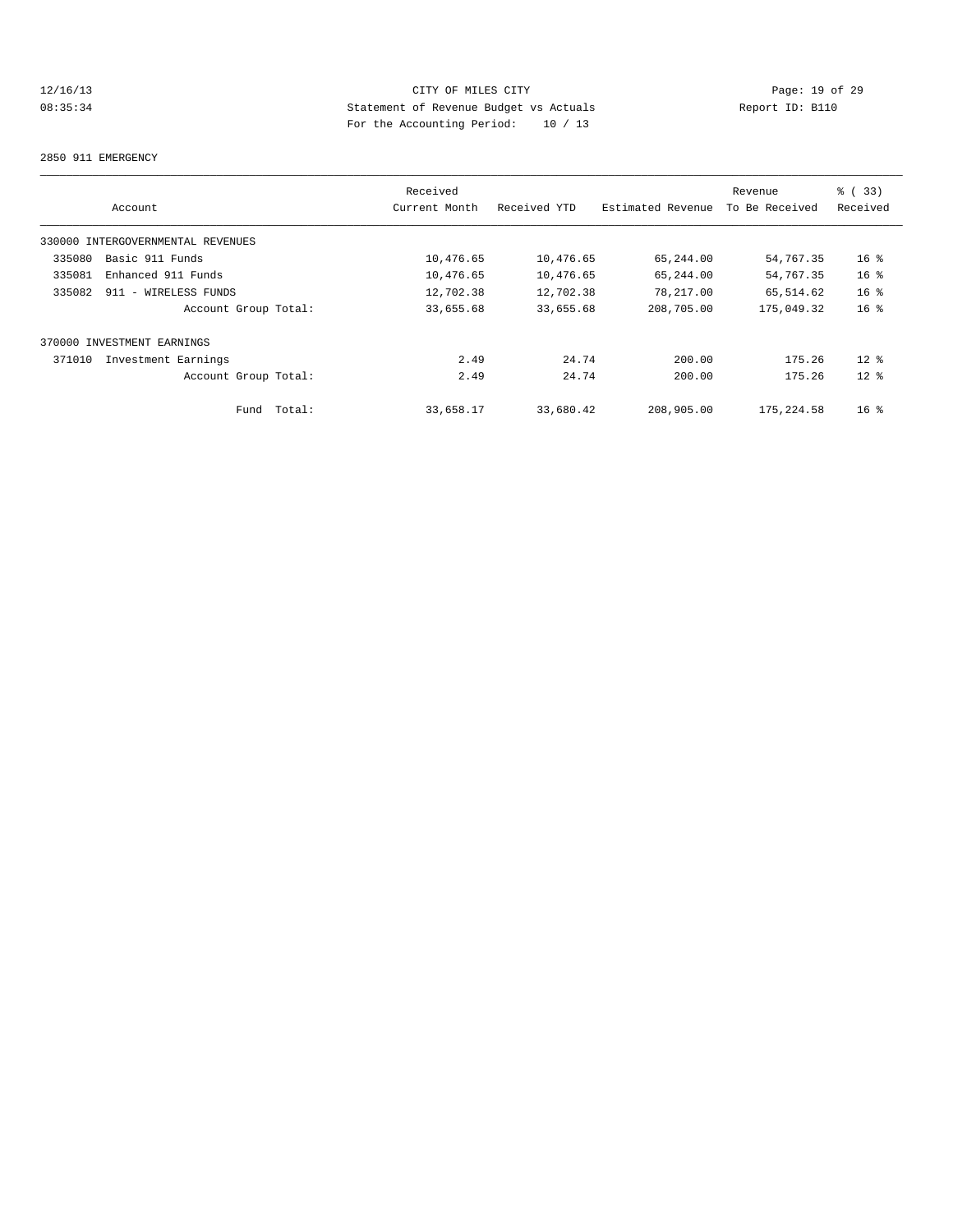# 12/16/13 CITY OF MILES CITY<br>
08:35:34 Deport ID: B110<br>
12/16/13 Report ID: B110 08:35:34 Statement of Revenue Budget vs Actuals Report ID: B110 For the Accounting Period: 10 / 13

#### 2880 LIBRARY GRANTS

|        | Account                           | Received<br>Current Month | Received YTD | Estimated Revenue | Revenue<br>To Be Received | % (33)<br>Received |
|--------|-----------------------------------|---------------------------|--------------|-------------------|---------------------------|--------------------|
|        | 330000 INTERGOVERNMENTAL REVENUES |                           |              |                   |                           |                    |
| 334100 | Library - State Aid               | 0.00                      | 0.00         | 5,398.00          | 5,398,00                  | 0 %                |
| 334101 | HB#193-Interlibrary Loan Reimb    | 0.00                      | 0.00         | 2,500.00          | 2,500.00                  | 0 <sup>8</sup>     |
| 334105 | Sagebrush Fed/Coal Sev Tax        | 0.00                      | 0.00         | 6.160.00          | 6.160.00                  | 0 <sub>8</sub>     |
|        | Account Group Total:              | 0.00                      | 0.00         | 14,058.00         | 14,058.00                 | 0 <sub>8</sub>     |
|        | Total:<br>Fund                    | 0.00                      | 0.00         | 14,058.00         | 14,058.00                 | 0 <sup>8</sup>     |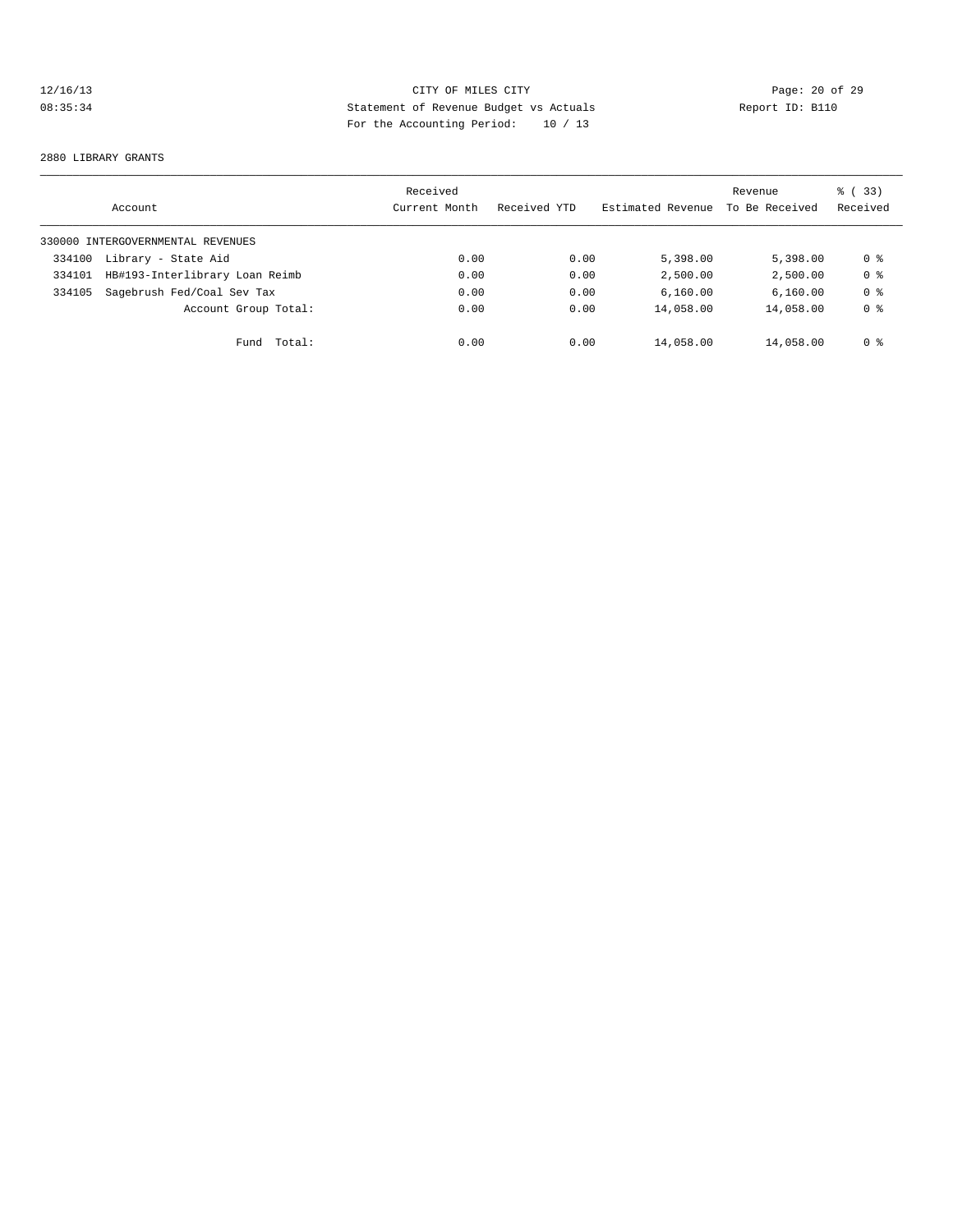# 12/16/13 Page: 21 of 29 08:35:34 Statement of Revenue Budget vs Actuals Report ID: B110 For the Accounting Period: 10 / 13

2935 Historic Preservation

|        |                                      | Received      |              |                   | Revenue        | % (33)          |
|--------|--------------------------------------|---------------|--------------|-------------------|----------------|-----------------|
|        | Account                              | Current Month | Received YTD | Estimated Revenue | To Be Received | Received        |
|        | 330000 INTERGOVERNMENTAL REVENUES    |               |              |                   |                |                 |
| 334000 | State Grants                         | 0.00          | 1,375.00     | 5,225.00          | 3,850.00       | 26%             |
|        | Account Group Total:                 | 0.00          | 1,375.00     | 5,225.00          | 3,850.00       | 26%             |
|        | 340000 Charges for Services          |               |              |                   |                |                 |
| 346080 | Preservation Service Fees            | 0.00          | 0.00         | 1,200.00          | 1,200.00       | 0 <sup>8</sup>  |
|        | Account Group Total:                 | 0.00          | 0.00         | 1,200.00          | 1,200.00       | 0 <sup>8</sup>  |
|        | 360000 MISCELLANEOUS REVENUE         |               |              |                   |                |                 |
| 362020 | MISC REVENUE                         | 0.00          | 1.99         | 0.00              | $-1.99$        | $***$ $ -$      |
| 365050 | Preservation-lLPAnderson Grant       | 0.00          | 7,258.00     | 7,258.00          | 0.00           | $100*$          |
| 365070 | Custer Co. Historical Society (CCHS) | 0.00          | 0.00         | 5,023.00          | 5,023.00       | 0 <sup>8</sup>  |
|        | Account Group Total:                 | 0.00          | 7,259.99     | 12,281.00         | 5,021.01       | 59 <sup>8</sup> |
|        | 380000 OTHER FINANCING SOURCES       |               |              |                   |                |                 |
| 383000 | Interfund Operating Transfer         | 0.00          | 0.00         | 8,000.00          | 8,000.00       | 0 <sup>8</sup>  |
|        | Account Group Total:                 | 0.00          | 0.00         | 8,000.00          | 8,000.00       | 0 <sup>8</sup>  |
|        | Fund Total:                          | 0.00          | 8,634.99     | 26,706.00         | 18,071.01      | $32$ $%$        |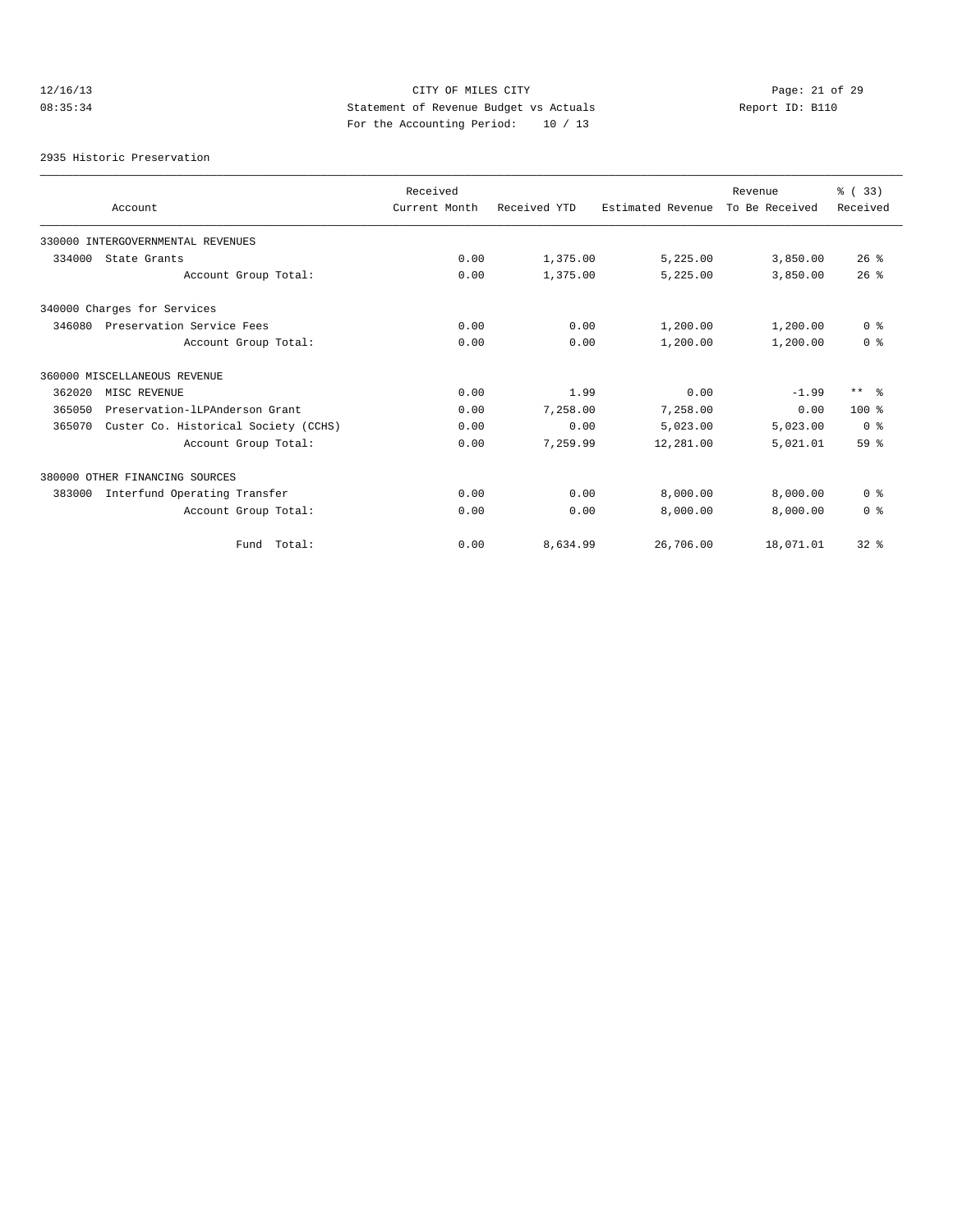# 12/16/13 CITY OF MILES CITY<br>
21/16/13 Page: 22 of 29<br>
21/16/13 Page: 22 of 29<br>
21/16/13 Page: 22 of 29<br>
21/16/13 Page: 22 of 29<br>
21/16/13 Page: 22 of 29 08:35:34 Statement of Revenue Budget vs Actuals Report ID: B110 For the Accounting Period: 10 / 13

2985 RETIRED SENIOR VOLUNTEER PROG (RSVP)

|        | Account                           | Received<br>Current Month | Received YTD | Estimated Revenue | Revenue<br>To Be Received | 8 ( 33)<br>Received |
|--------|-----------------------------------|---------------------------|--------------|-------------------|---------------------------|---------------------|
|        | 330000 INTERGOVERNMENTAL REVENUES |                           |              |                   |                           |                     |
| 331165 | RSVP FEDERAL GRANTS               | 14,460.77                 | 30,653.34    | 58,228.00         | 27,574.66                 | 53%                 |
|        | Account Group Total:              | 14,460.77                 | 30,653.34    | 58,228.00         | 27,574.66                 | 53%                 |
|        | 360000 MISCELLANEOUS REVENUE      |                           |              |                   |                           |                     |
| 362020 | MISC REVENUE                      | 910.00                    | 5,368.16     | 10,000.00         | 4,631.84                  | $54$ %              |
| 365000 | Contributions and Donations       | 500.00                    | 500.00       | 2,746.00          | 2,246.00                  | 18 %                |
|        | Account Group Total:              | 1,410.00                  | 5,868.16     | 12,746.00         | 6,877.84                  | 46%                 |
| 370000 | INVESTMENT EARNINGS               |                           |              |                   |                           |                     |
| 371010 | Investment Earnings               | 1.47                      | 5.92         | 0.00              | $-5.92$                   | $***$ $\approx$     |
|        | Account Group Total:              | 1.47                      | 5.92         | 0.00              | $-5.92$                   | $***$ $\approx$     |
|        | Fund Total:                       | 15,872.24                 | 36,527.42    | 70,974.00         | 34,446.58                 | $51$ %              |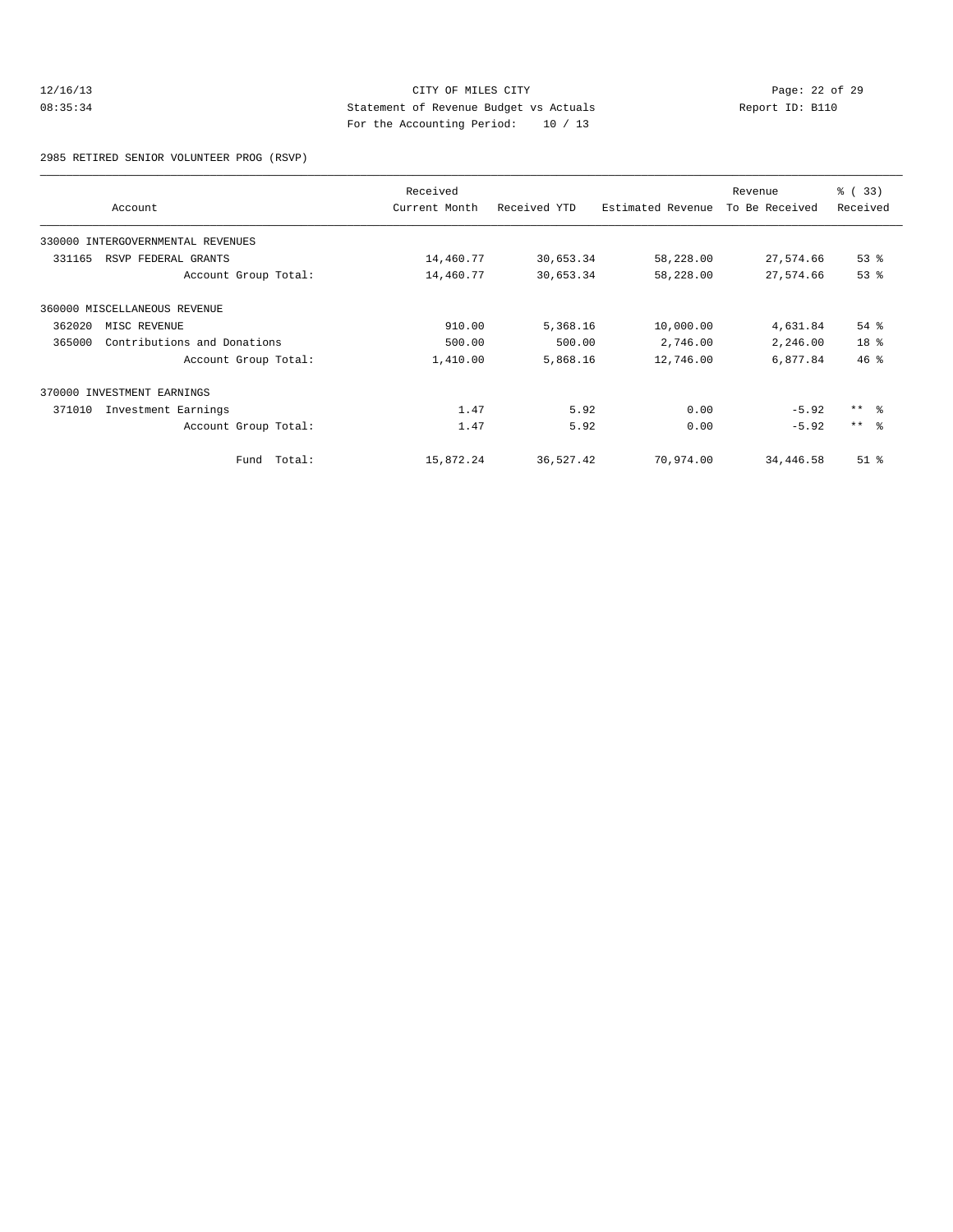# 12/16/13 Page: 23 of 29 08:35:34 Statement of Revenue Budget vs Actuals Report ID: B110 For the Accounting Period: 10 / 13

4000 General Fund Capitol Improvement Fund

|                                        | Received      |              |                   | Revenue        | % (33)         |
|----------------------------------------|---------------|--------------|-------------------|----------------|----------------|
| Account                                | Current Month | Received YTD | Estimated Revenue | To Be Received | Received       |
| 370000 INVESTMENT EARNINGS             |               |              |                   |                |                |
| 371010<br>Investment Earnings          | 19.49         | 105.27       | 0.00              | $-105.27$      | $***$ %        |
| Account Group Total:                   | 19.49         | 105.27       | 0.00              | $-105.27$      | $***$ 8        |
| 380000 OTHER FINANCING SOURCES         |               |              |                   |                |                |
| 383000<br>Interfund Operating Transfer | 0.00          | 0.00         | 46,000.00         | 46,000.00      | 0 <sub>8</sub> |
| Account Group Total:                   | 0.00          | 0.00         | 46,000.00         | 46,000.00      | 0 <sub>8</sub> |
| Total:<br>Fund                         | 19.49         | 105.27       | 46,000.00         | 45,894.73      | 0 <sup>8</sup> |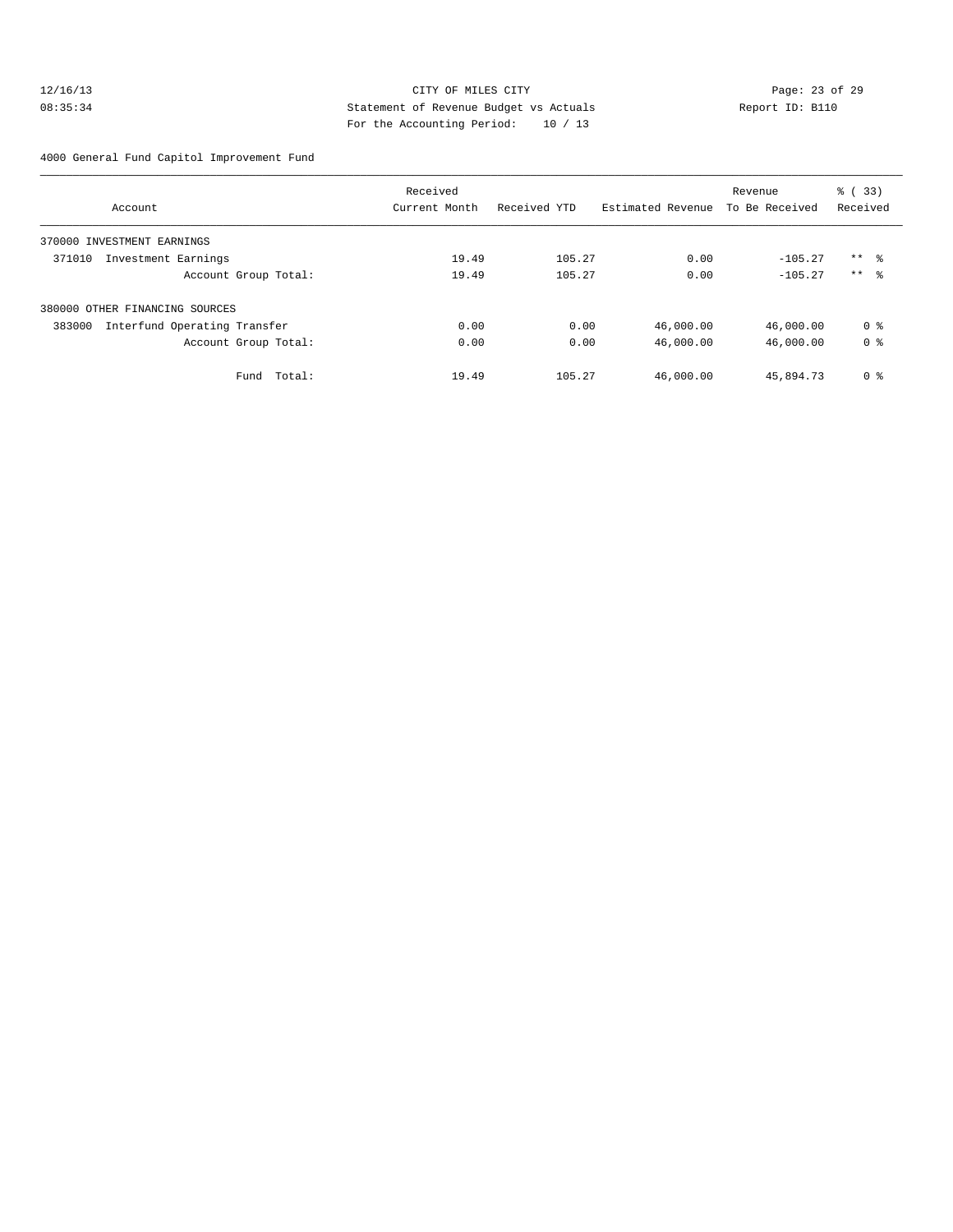# 12/16/13 Page: 24 of 29 08:35:34 Statement of Revenue Budget vs Actuals Report ID: B110 For the Accounting Period: 10 / 13

4060 CAPITAL IMPROV-PUBLIC WORKS

|        | Account                            | Received<br>Current Month | Received YTD | Estimated Revenue | Revenue<br>To Be Received | % (33)<br>Received      |
|--------|------------------------------------|---------------------------|--------------|-------------------|---------------------------|-------------------------|
|        | 320000 LICENSES AND PERMITS        |                           |              |                   |                           |                         |
| 323040 | Other Miscellaneous Permits        | 500.00                    | 2,550.00     | 2,500.00          | $-50.00$                  | $102*$                  |
|        | Account Group Total:               | 500.00                    | 2,550.00     | 2,500.00          | $-50.00$                  | $102*$                  |
|        | 340000 Charges for Services        |                           |              |                   |                           |                         |
| 343014 | Street Cleaning                    | 0.00                      | 0.00         | 8,490.00          | 8,490.00                  | 0 <sup>8</sup>          |
| 343016 | Prkg Vio/Off Str-Impnd Fees        | 0.00                      | 15.00        | 500.00            | 485.00                    | 3 <sup>8</sup>          |
| 343018 | Sale of Street & Roadway Materials | 0.00                      | 1,600.50     | 0.00              | $-1,600.50$               | $***$ $=$ $\frac{6}{5}$ |
|        | Account Group Total:               | 0.00                      | 1,615.50     | 8,990.00          | 7.374.50                  | 18 <sup>8</sup>         |
|        | 370000 INVESTMENT EARNINGS         |                           |              |                   |                           |                         |
| 371010 | Investment Earnings                | 7.06                      | 42.87        | 0.00              | $-42.87$                  | $***$ $\approx$         |
|        | Account Group Total:               | 7.06                      | 42.87        | 0.00              | $-42.87$                  | $***$ $\approx$         |
|        | 380000 OTHER FINANCING SOURCES     |                           |              |                   |                           |                         |
| 383000 | Interfund Operating Transfer       | 0.00                      | 0.00         | 20,000.00         | 20,000.00                 | 0 <sup>8</sup>          |
|        | Account Group Total:               | 0.00                      | 0.00         | 20,000.00         | 20,000.00                 | 0 <sup>8</sup>          |
|        | Total:<br>Fund                     | 507.06                    | 4,208.37     | 31,490.00         | 27, 281.63                | 13 <sup>8</sup>         |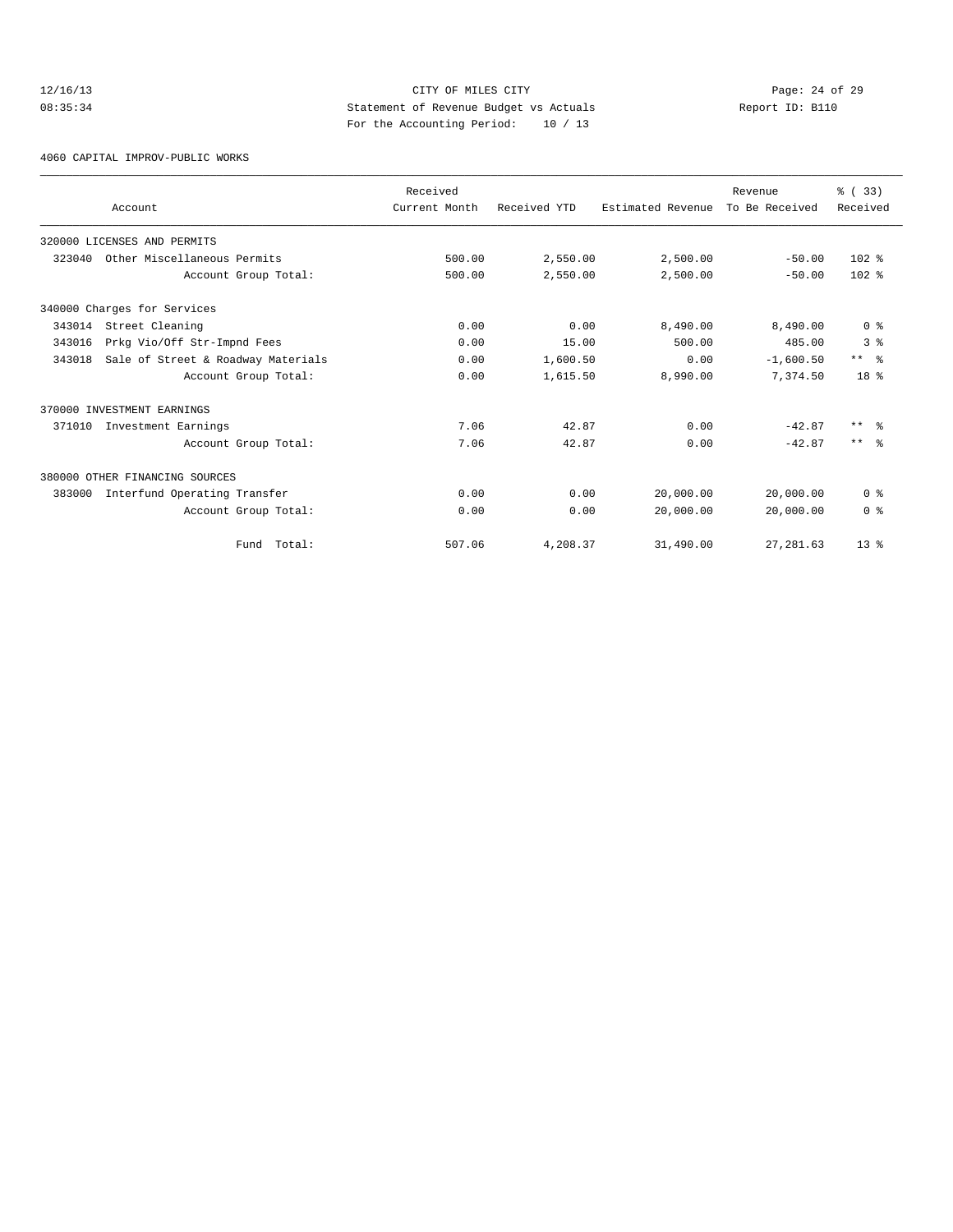# 12/16/13 Page: 25 of 29 08:35:34 Statement of Revenue Budget vs Actuals Report ID: B110 For the Accounting Period: 10 / 13

# 5210 WATER UTILITY

|        |                                   | Received      |              |                   | Revenue        | % (33)                  |
|--------|-----------------------------------|---------------|--------------|-------------------|----------------|-------------------------|
|        | Account                           | Current Month | Received YTD | Estimated Revenue | To Be Received | Received                |
|        | 330000 INTERGOVERNMENTAL REVENUES |               |              |                   |                |                         |
| 331075 | DEO Grant-EECBG Interface Grant   | 0.00          | 0.00         | 3,764.00          | 3,764.00       | 0 <sup>8</sup>          |
|        | Account Group Total:              | 0.00          | 0.00         | 3,764.00          | 3,764.00       | 0 <sup>8</sup>          |
|        | 340000 Charges for Services       |               |              |                   |                |                         |
| 341075 | Serv/Cnty-Interlocal Agmt         | 0.00          | 0.00         | 3,764.00          | 3,764.00       | 0 <sup>8</sup>          |
| 343021 | Metered Water Sales               | 156,946.32    | 816,470.91   | 1,950,000.00      | 1,133,529.09   | $42*$                   |
| 343022 | Unmetered Water Sales/Chrgoffs    | 91.54         | 864.45       | 1,800.00          | 935.55         | 48 %                    |
| 343023 | Bulk Water Sales                  | 1,104.02      | 3,896.20     | 4,500.00          | 603.80         | 87%                     |
| 343025 | Hookup Fee                        | 0.00          | 14,520.00    | 12,000.00         | $-2,520.00$    | $121$ %                 |
| 343026 | Water Install/Tap Chrgs/Labor     | 0.00          | 75.00        | 8,000.00          | 7,925.00       | 1 <sup>8</sup>          |
| 343027 | Chq for Wtr Dept. Serv            | 18.00         | 143.00       | 500.00            | 357.00         | 29%                     |
| 343029 | Curb Stop Replacement Fee         | 3,634.00      | 14,402.29    | 41,880.00         | 27,477.71      | $34$ $%$                |
|        | Account Group Total:              | 161,793.88    | 850, 371.85  | 2,022,444.00      | 1,172,072.15   | $42*$                   |
|        | 360000 MISCELLANEOUS REVENUE      |               |              |                   |                |                         |
| 362040 | \$2.00 State Assessment Fee       | 14,230.00     | 7,246.00     | 0.00              | $-7, 246.00$   | $***$ $=$ $\frac{6}{5}$ |
|        | Account Group Total:              | 14,230.00     | 7,246.00     | 0.00              | $-7, 246.00$   | $***$ $ \frac{6}{6}$    |
|        | 370000 INVESTMENT EARNINGS        |               |              |                   |                |                         |
| 371010 | Investment Earnings               | 354.33        | 1,981.20     | 6,000.00          | 4,018.80       | 33 <sup>8</sup>         |
|        | Account Group Total:              | 354.33        | 1,981.20     | 6,000.00          | 4,018.80       | $33$ $%$                |
|        | Fund Total:                       | 176, 378.21   | 859,599.05   | 2,032,208.00      | 1,172,608.95   | 42 %                    |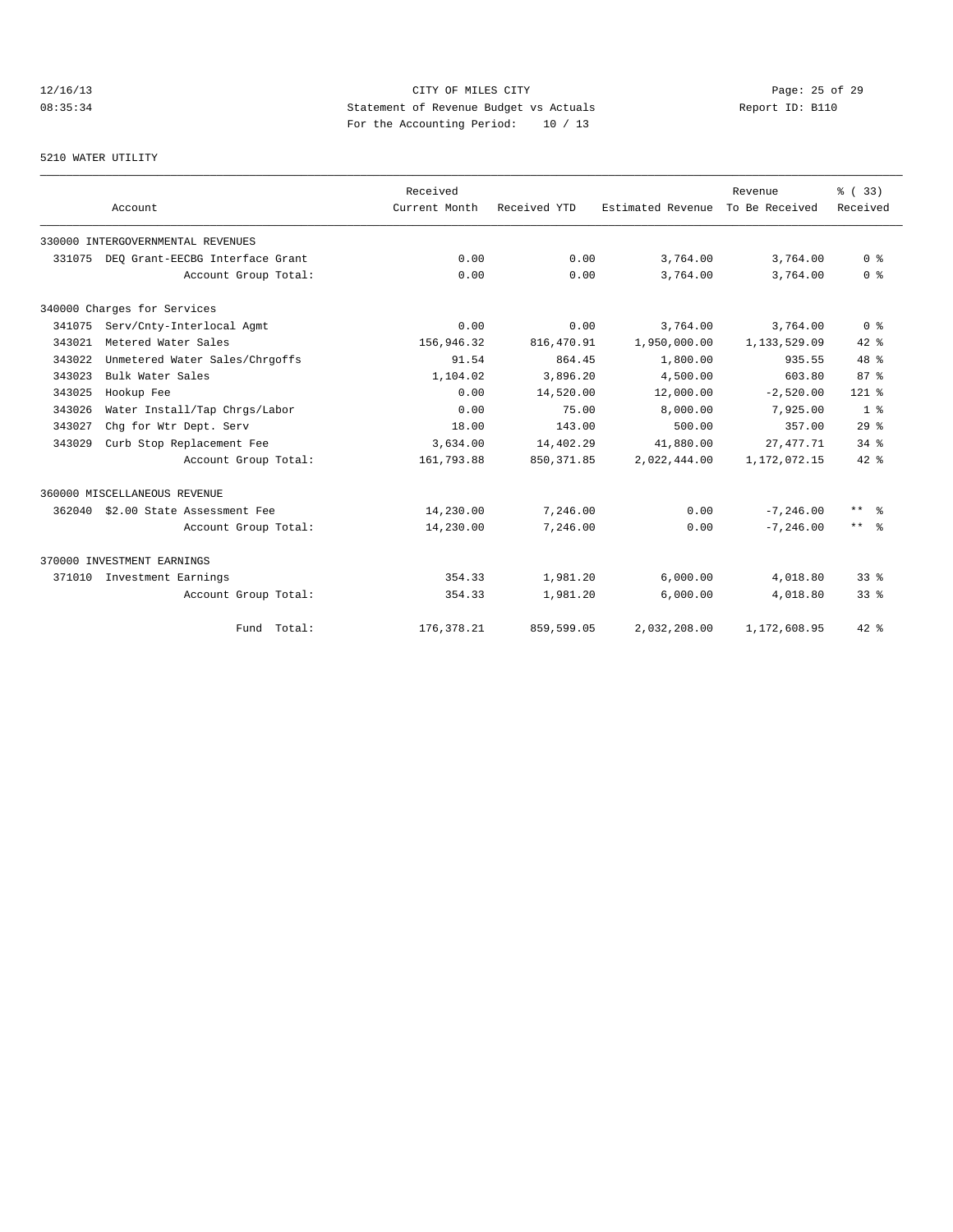# 12/16/13 Page: 26 of 29 08:35:34 Statement of Revenue Budget vs Actuals Report ID: B110 For the Accounting Period: 10 / 13

# 5310 SEWER UTILITY

|        | Account                                   | Received<br>Current Month | Received YTD  | Estimated Revenue | Revenue<br>To Be Received | % (33)<br>Received |
|--------|-------------------------------------------|---------------------------|---------------|-------------------|---------------------------|--------------------|
|        | 330000 INTERGOVERNMENTAL REVENUES         |                           |               |                   |                           |                    |
| 334120 | TSEP Grant                                | 0.00                      | 0.00          | 500,000.00        | 500,000.00                | 0 <sup>8</sup>     |
|        | Account Group Total:                      | 0.00                      | 0.00          | 500,000.00        | 500,000.00                | 0 <sup>8</sup>     |
|        | 340000 Charges for Services               |                           |               |                   |                           |                    |
| 341075 | Serv/Cnty-Interlocal Agmt                 | 0.00                      | 0.00          | 1,500.00          | 1,500.00                  | 0 <sup>8</sup>     |
| 343031 | Sewer Service Charges                     | 91,393.06                 | 363, 201.58   | 1,028,304.00      | 665,102.42                | 35%                |
| 343032 | Sewer Installation Charges/Chrgoffs       | 34.07                     | 338.41        | 1,200.00          | 861.59                    | $28$ $%$           |
| 343033 | Hookup Fee                                | 0.00                      | 9,760.00      | 5,000.00          | $-4,760.00$               | 195 %              |
| 343034 | Treatment Facilities Fees                 | 170.00                    | 605.00        | 3,000.00          | 2,395.00                  | $20*$              |
| 343036 | Miscellaneous Sewer Revenue (Labor)       | 0.00                      | 0.00          | 2,000.00          | 2,000.00                  | 0 <sup>8</sup>     |
| 343037 | Baker Road Etc.                           | 725.91                    | 3,155.68      | 8,200.00          | 5,044.32                  | 38 <sup>8</sup>    |
| 343038 | RURAL SWR DIST #1                         | 0.00                      | 0.00          | 23,000.00         | 23,000.00                 | 0 <sup>8</sup>     |
|        | Account Group Total:                      | 92,323.04                 | 377,060.67    | 1,072,204.00      | 695, 143. 33              | 35 <sup>8</sup>    |
|        | 360000 MISCELLANEOUS REVENUE              |                           |               |                   |                           |                    |
| 361010 | Land Rental                               | 75.90                     | 2,575.90      | 2,500.00          | $-75.90$                  | 103 <sub>8</sub>   |
| 362020 | MISC REVENUE                              | 0.00                      | 0.00          | 8,300,805.00      | 8,300,805.00              | 0 %                |
|        | Account Group Total:                      | 75.90                     | 2,575.90      | 8,303,305.00      | 8,300,729.10              | 0 <sup>8</sup>     |
|        | 370000 INVESTMENT EARNINGS                |                           |               |                   |                           |                    |
|        | 371010 Investment Earnings                | 96.85                     | 570.79        | 3,000.00          | 2,429.21                  | 19 <sup>°</sup>    |
|        | Account Group Total:                      | 96.85                     | 570.79        | 3,000.00          | 2,429.21                  | 19 <sup>°</sup>    |
|        | 380000 OTHER FINANCING SOURCES            |                           |               |                   |                           |                    |
|        | 381070 Proceeds from Notes/Loans/Intercap | 0.00                      | $-54,522.60$  | 1,324,500.00      | 1,379,022.60              | $-4$ %             |
|        | Account Group Total:                      | 0.00                      | $-54, 522.60$ | 1,324,500.00      | 1,379,022.60              | $-4$ %             |
|        | Total:<br>Fund                            | 92, 495.79                | 325,684.76    | 11,203,009.00     | 10,877,324.24             | 3 %                |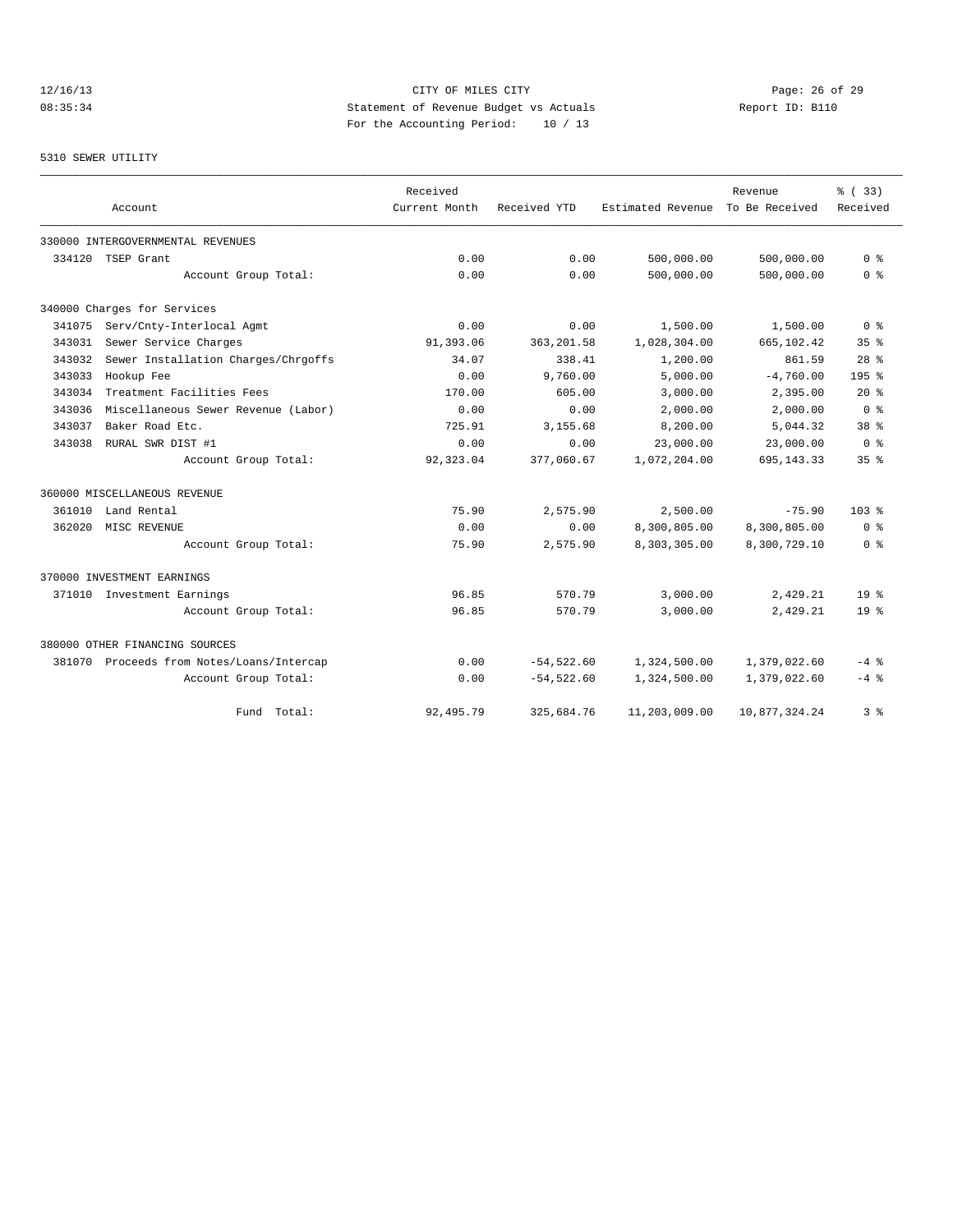# 12/16/13 Page: 27 of 29 08:35:34 Statement of Revenue Budget vs Actuals Report ID: B110 For the Accounting Period: 10 / 13

#### 5510 AMBULANCE FUND

|              |                                        | Received      |              |                   | Revenue        | % (33)                             |
|--------------|----------------------------------------|---------------|--------------|-------------------|----------------|------------------------------------|
|              | Account                                | Current Month | Received YTD | Estimated Revenue | To Be Received | Received                           |
| 310000 TAXES |                                        |               |              |                   |                |                                    |
| 311010       | Real Property Taxes                    | 215.62        | 313.34       | 6,500.00          | 6,186.66       | 5 <sup>8</sup>                     |
| 311020       | Personal Property Taxes                | 0.50          | 13.86        | 650.00            | 636.14         | 2 <sup>8</sup>                     |
| 312000       | Penalty & Interest on Delinquent Taxes | 0.62          | 13.07        | 40.00             | 26.93          | 33 <sup>8</sup>                    |
|              | Account Group Total:                   | 216.74        | 340.27       | 7,190.00          | 6,849.73       | 5 <sup>8</sup>                     |
|              | 330000 INTERGOVERNMENTAL REVENUES      |               |              |                   |                |                                    |
| 331040       | Medicaid Supplemental Program-State    | 0.00          | 0.00         | 3,700.00          | 3,700.00       | 0 <sup>8</sup>                     |
|              | Account Group Total:                   | 0.00          | 0.00         | 3,700.00          | 3,700.00       | 0 <sup>8</sup>                     |
|              | 340000 Charges for Services            |               |              |                   |                |                                    |
| 341075       | Serv/Cnty-Interlocal Agmt              | 0.00          | 0.00         | 35,747.00         | 35,747.00      | 0 <sup>8</sup>                     |
| 342026       | Ambulance Charges                      | 50,772.48     | 219,849.93   | 824,085.00        | 604,235.07     | $27$ $%$                           |
| 342027       | Ambulance Standby                      | 3,900.00      | 3,900.00     | 7,500.00          | 3,600.00       | $52$ $%$                           |
|              | Account Group Total:                   | 54,672.48     | 223,749.93   | 867, 332.00       | 643,582.07     | 26%                                |
|              | 360000 MISCELLANEOUS REVENUE           |               |              |                   |                |                                    |
| 366010       | Misc- From Charge off Accts            | 0.00          | 0.00         | 5,500.00          | 5,500.00       | 0 <sup>8</sup>                     |
|              | Account Group Total:                   | 0.00          | 0.00         | 5,500.00          | 5.500.00       | 0 <sup>8</sup>                     |
|              | 370000 INVESTMENT EARNINGS             |               |              |                   |                |                                    |
| 371010       | Investment Earnings                    | 0.00          | 0.00         | 499.00            | 499.00         | $0 \text{ }$ $\text{ }$ $\text{ }$ |
|              | Account Group Total:                   | 0.00          | 0.00         | 499.00            | 499.00         | 0 <sup>8</sup>                     |
|              | Fund Total:                            | 54,889.22     | 224,090.20   | 884, 221.00       | 660,130.80     | 25%                                |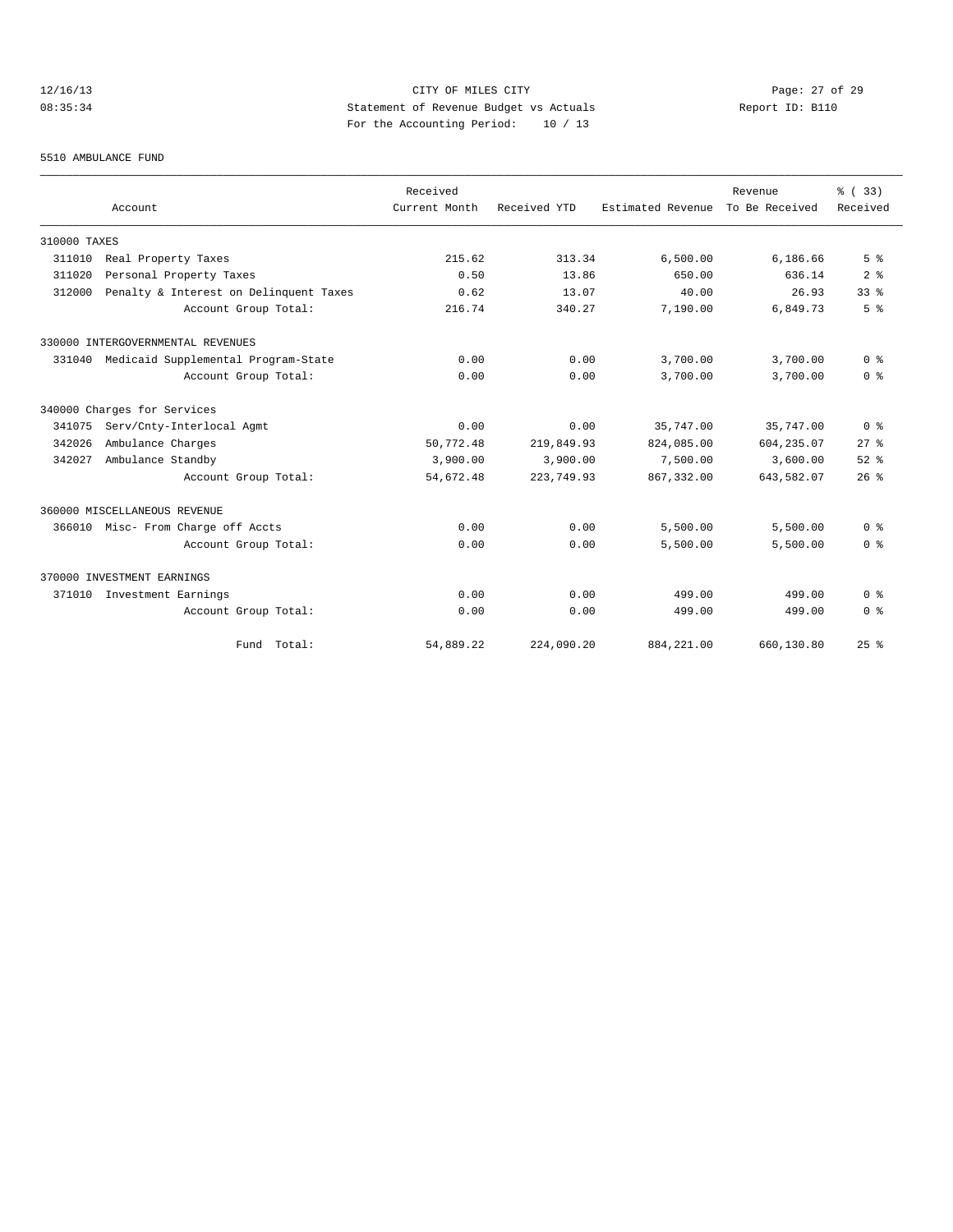# 12/16/13 Page: 28 of 29 08:35:34 Statement of Revenue Budget vs Actuals Report ID: B110 For the Accounting Period: 10 / 13

5610 AIRPORT OPERATING

|              | Account                                |             | Received<br>Current Month | Received YTD | Estimated Revenue | Revenue<br>To Be Received | % (33)<br>Received |
|--------------|----------------------------------------|-------------|---------------------------|--------------|-------------------|---------------------------|--------------------|
| 310000 TAXES |                                        |             |                           |              |                   |                           |                    |
| 311010       | Real Property Taxes                    |             | 323.41                    | 439.41       | 9.000.00          | 8,560.59                  | 5 <sup>8</sup>     |
| 311020       | Personal Property Taxes                |             | 0.76                      | 20.79        | 1,400.00          | 1,379.21                  | 1 <sup>8</sup>     |
| 312000       | Penalty & Interest on Delinquent Taxes |             | 0.94                      | 11.67        | 50.00             | 38.33                     | $23$ $%$           |
|              | Account Group Total:                   |             | 325.11                    | 471.87       | 10,450.00         | 9,978.13                  | 5 <sup>8</sup>     |
|              | 340000 Charges for Services            |             |                           |              |                   |                           |                    |
| 341075       | Serv/Cnty-Interlocal Agmt              |             | 0.00                      | 0.00         | 22,000.00         | 22,000.00                 | 0 <sup>8</sup>     |
| 343061       | Landing Fees                           |             | 0.00                      | 0.00         | 10,000.00         | 10,000.00                 | 0 <sup>8</sup>     |
| 343062       | Aviation Fuel                          |             | 44,604.31                 | 172,592.91   | 380,000.00        | 207,407.09                | 45%                |
| 343064       | Hangar Rent                            |             | 5,069.00                  | 6,635.20     | 36,223.00         | 29,587.80                 | 18 <sup>8</sup>    |
| 343065       | Building Rentals                       |             | 825.00                    | 9,025.59     | 51,000.00         | 41,974.41                 | 18 <sup>8</sup>    |
| 343067       | Other - Miscellaneous                  |             | 0.00                      | 0.00         | 5,000.00          | 5,000.00                  | 0 <sup>8</sup>     |
|              | Account Group Total:                   |             | 50,498.31                 | 188,253.70   | 504,223.00        | 315,969.30                | 37 <sup>8</sup>    |
|              | 360000 MISCELLANEOUS REVENUE           |             |                           |              |                   |                           |                    |
| 361010       | Land Rental                            |             | 2,920.00                  | 6,087.46     | 25,000.00         | 18,912.54                 | $24$ $%$           |
| 362020       | MISC REVENUE                           |             | 384.82                    | 634.38       | 3,000.00          | 2,365.62                  | $21$ %             |
|              | Account Group Total:                   |             | 3,304.82                  | 6,721.84     | 28,000.00         | 21, 278.16                | $24$ $%$           |
|              | 370000 INVESTMENT EARNINGS             |             |                           |              |                   |                           |                    |
| 371010       | Investment Earnings                    |             | 18.12                     | 82.59        | 200.00            | 117.41                    | $41$ $%$           |
|              | Account Group Total:                   |             | 18.12                     | 82.59        | 200.00            | 117.41                    | $41*$              |
|              |                                        | Fund Total: | 54, 146. 36               | 195,530.00   | 542,873.00        | 347, 343.00               | 36%                |